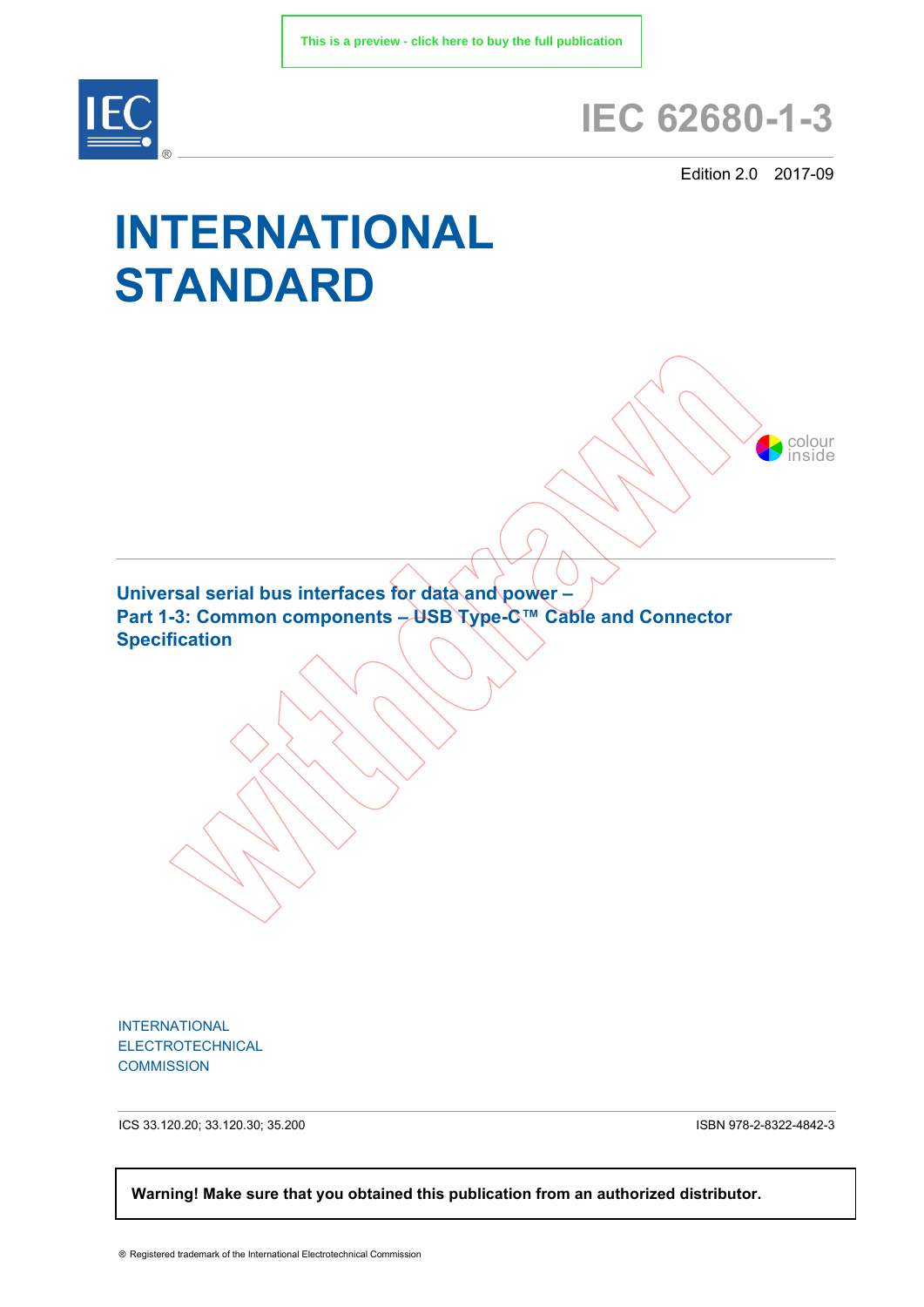**[This is a preview - click here to buy the full publication](https://webstore.iec.ch/publication/32071&preview)**

– 2 – IEC 62680-1-3:2017 © USB-IF:2016

## INTERNATIONAL ELECTROTECHNICAL COMMISSION

 $\mathcal{L}$  , we have the set of the set of the set of the set of the set of the set of the set of the set of the set of the set of the set of the set of the set of the set of the set of the set of the set of the set of the

## **UNIVERSAL SERIAL BUS INTERFACES FOR DATA AND POWER –**

## **Part 1-3: Common components – USB Type-CTM Cable and Connector Specification**

## FOREWORD

- 1) The International Electrotechnical Commission (IEC) is a worldwide organization for standardization comprising all national electrotechnical committees (IEC National Committees). The object of IEC is to promote international cooperation on all questions concerning standardization in the electrical and electronic fields. To this end and in addition to other activities, IEC publishes International Standards, Technical Specifications, Technical Reports, Publicly Available Specifications (PAS) and Guides (hereafter referred to as "IEC Publication(s)"). Their preparation is entrusted to technical committees; any IEC National Committee interested in the subject dealt with may participate in this preparatory work. International, governmental and non-governmental organizations liaising with the IEC also participate in this preparation. IEC collaborates closely with the International Organization for Standardization (ISO) in accordance with conditions determined by agreement between the two organizations.
- 2) The formal decisions or agreements of IEC on technical matters express, as nearly as possible, an international consensus of opinion on the relevant subjects since each technical committee has representation from all interested IEC National Committees.
- 3) IEC Publications have the form of recommendations for international use and are accepted by IEC National Committees in that sense. While all reasonable efforts are made to ensure that the technical content of IEC Publications is accurate, IEC cannot be held responsible for the way in which they are used or for any misinterpretation by any end user.
- 4) In order to promote international uniformity, IEC National Committees undertake to apply IEC Publications transparently to the maximum extent possible in their national and regional publications. Any divergence between any IEC Publication and the corresponding national or regional publication shall be clearly indicated in the latter.
- 5) IEC itself does not provide any attestation of conformity. Independent certification bodies provide conformity assessment services and, in some areas, access to IEC marks of conformity. IEC is not responsible for any services carried out by independent certification bodies.
- 6) All users should ensure that they have the latest edition of this publication.
- 7) No liability shall attach to IEC or its directors, employees, servants or agents including individual experts and members of its technical committees and IEC National Committees for any personal injury, property damage or other damage of any nature whatsoever, whether direct or indirect, or for costs (including legal fees) and expenses arising out of the publication, use of, or reliance upon, this IEC Publication or any other IEC Publications.
- 8) Attention is drawn to the Normative references cited in this publication. Use of the referenced publications is indispensable for the correct application of this publication.
- 9) Attention is drawn to the possibility that some of the elements of this IEC Publication may be the subject of patent rights. IEC shall not be held responsible for identifying any or all such patent rights.

International Standard IEC 62680-1-3 has been prepared by technical area 14: Interfaces and methods of measurement for personal computing equipment, of IEC technical committee 100: Audio, video and multimedia systems and equipment.

This second edition cancels and replaces the first edition published in 2016 and constitutes a technical revision.

The text of this standard was prepared by the USB Implementers Forum (USB-IF). The structure and editorial rules used in this publication reflect the practice of the organization which submitted it.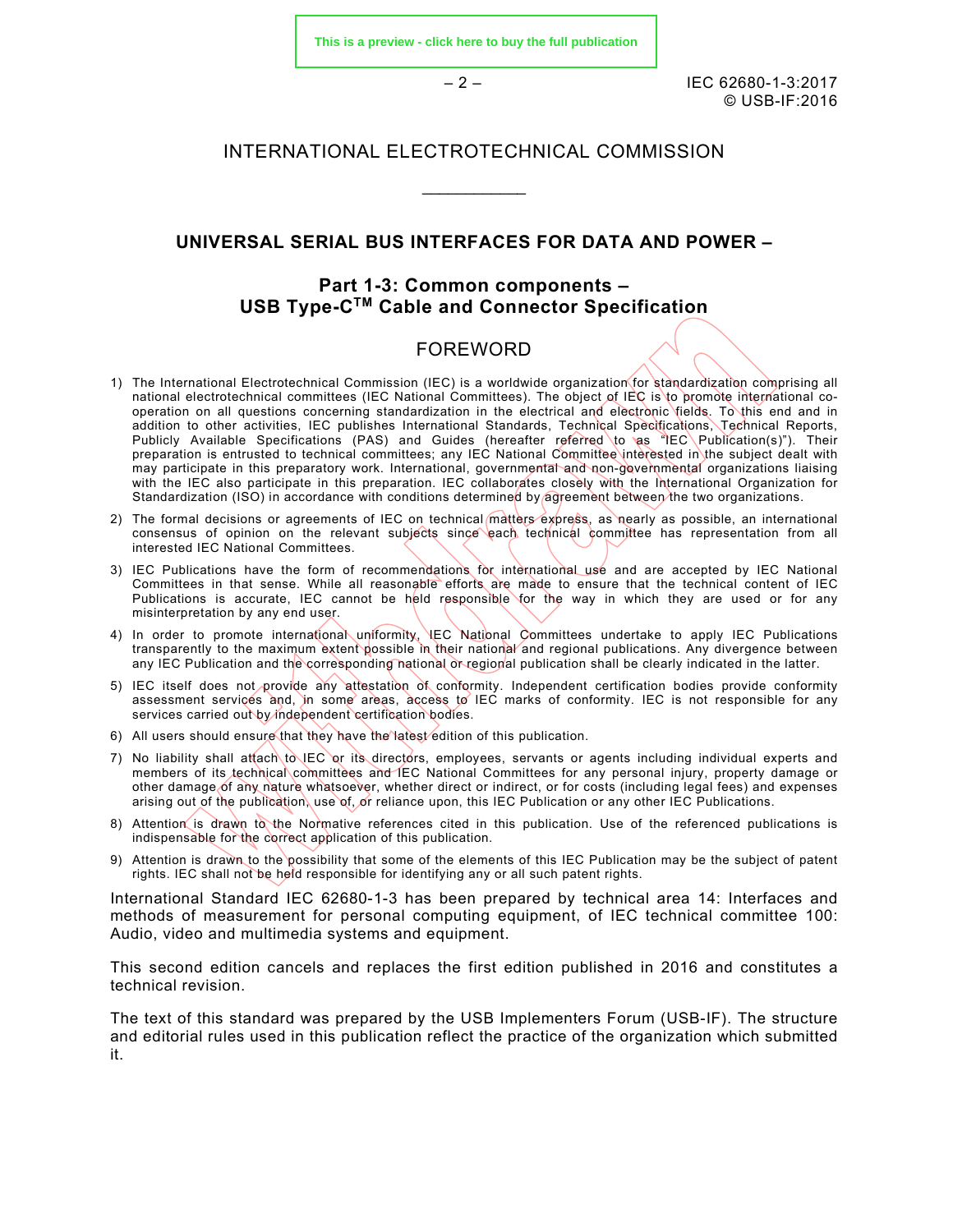**[This is a preview - click here to buy the full publication](https://webstore.iec.ch/publication/32071&preview)**

 $\text{IEC } 62680 - 1 - 3:2017$   $-3 -$ © USB-IF:2016

The text of this standard is based on the following documents:

| CDV          | Report on voting |
|--------------|------------------|
| 100/2853/CDV | 100/2958/RVC     |

Full information on the voting for the approval of this standard can be found in the report on voting indicated in the above table.

The committee has decided that the contents of this publication will remain unchanged until the stability date indicated on the IEC web site under "http://webstore.iec.ch" in the data related to the specific publication. At this date, the publication will be

- reconfirmed,
- withdrawn,
- replaced by a revised edition, or
- amended.

**IMPORTANT – The 'colour inside' logo on the cover page of this publication indicates that it contains colours which are considered to be useful for the correct understanding of its contents. Users should therefore print this document using a colour printer.**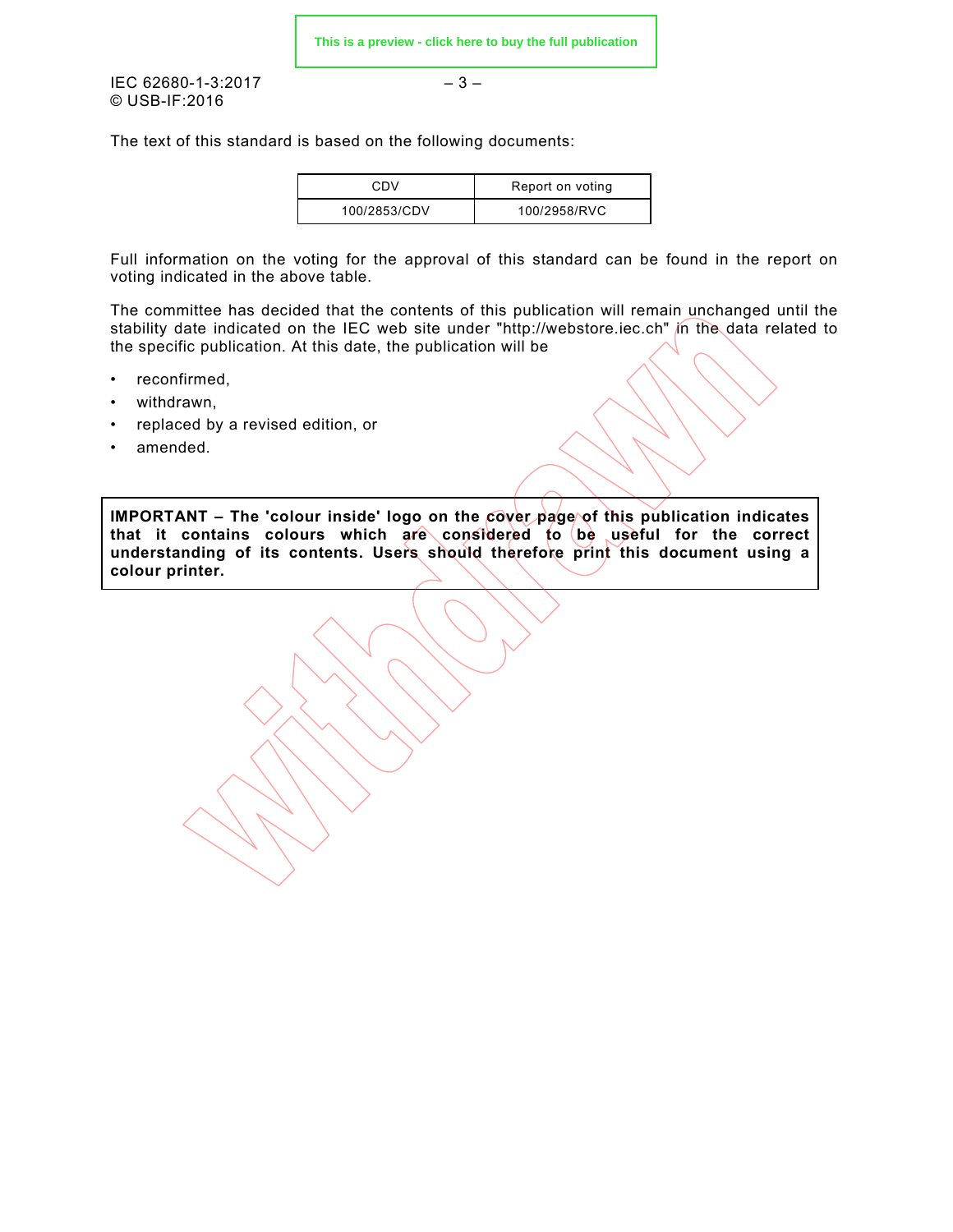$-4 -$  IEC 62680-1-3:2017 © USB-IF:2016

## INTRODUCTION

The IEC 62680 series is based on a series of specifications that were originally developed by the USB Implementers Forum (USB-IF). These specifications were submitted to the IEC under the auspices of a special agreement between the IEC and the USB-IF.

This standard is the USB-IF publication USB Type-C™ Cable and Connector Specification Revision 1.2 as of March 25, 2016.

The USB Implementers Forum, Inc.(USB-IF) is a non-profit corporation founded by the group of companies that developed the Universal Serial Bus specification. The USB-IF was formed to provide a support organization and forum for the advancement and adoption of Universal Serial Bus technology. The Forum facilitates the development of high-quality compatible USB peripherals (devices), and promotes the benefits of USB and the quality of products that have passed compliance testing.

**ANY USB SPECIFICATIONS ARE PROVIDED TO YOU "AS IS, "WITH NO WARRANTIES WHATSOEVER, INCLUDING ANY WARRANTY OF MERCHANTABILITY. NON-**WHATSOEVER, INCLUDING ANY WARRANTY OF MERCHANTABILITY,<br>INFRINGEMENT. OR FITNESS FOR ANY PARTICULAR RURPOSE. THE OR FITNESS FOR ANY PARTICULAR RURPOSE. THE USB **IMPLEMENTERS FORUM AND THE AUTHORS OF ANY USB SPECIFICATIONS DISCLAIM ALL LIABILITY, INCLUDING LIABILITY FOR INFRINGEMENT OF ANY PROPRIETARY RIGHTS, RELATING TO USE OR IMPLEMENTATION OR INFORMATION IN THIS SPECIFICAITON.**

**THE PROVISION OF ANY USB SPECIFICATIONS TO YOU DOES NOT PROVIDE YOU WITH ANY LICENSE, EXPRESS OR IMPLIED, BY ESTOPPEL OR OTHERWISE, TO ANY INTELLECTUAL PROPERTY RIGHTS.**

Entering into USB Adopters Agreements may, however, allow a signing company to participate in a reciprocal, RAND-Z licensing arrangement for compliant products. For more information, please see:

<http://www.usb.org/developers/docs/>

[http://www.usb.org/developers/devclass\\_docs#approved](http://www.usb.org/developers/devclass_docs#approved)

IEC DOES NOT TAKE ANY POSITION AS TO WHETHER IT IS ADVISABLE FOR YOU TO ENTER INTO ANY USB ADOPTERS AGREEMENTS OR TO PARTICIPATE IN THE USB IMPLEMENTERS FORUM."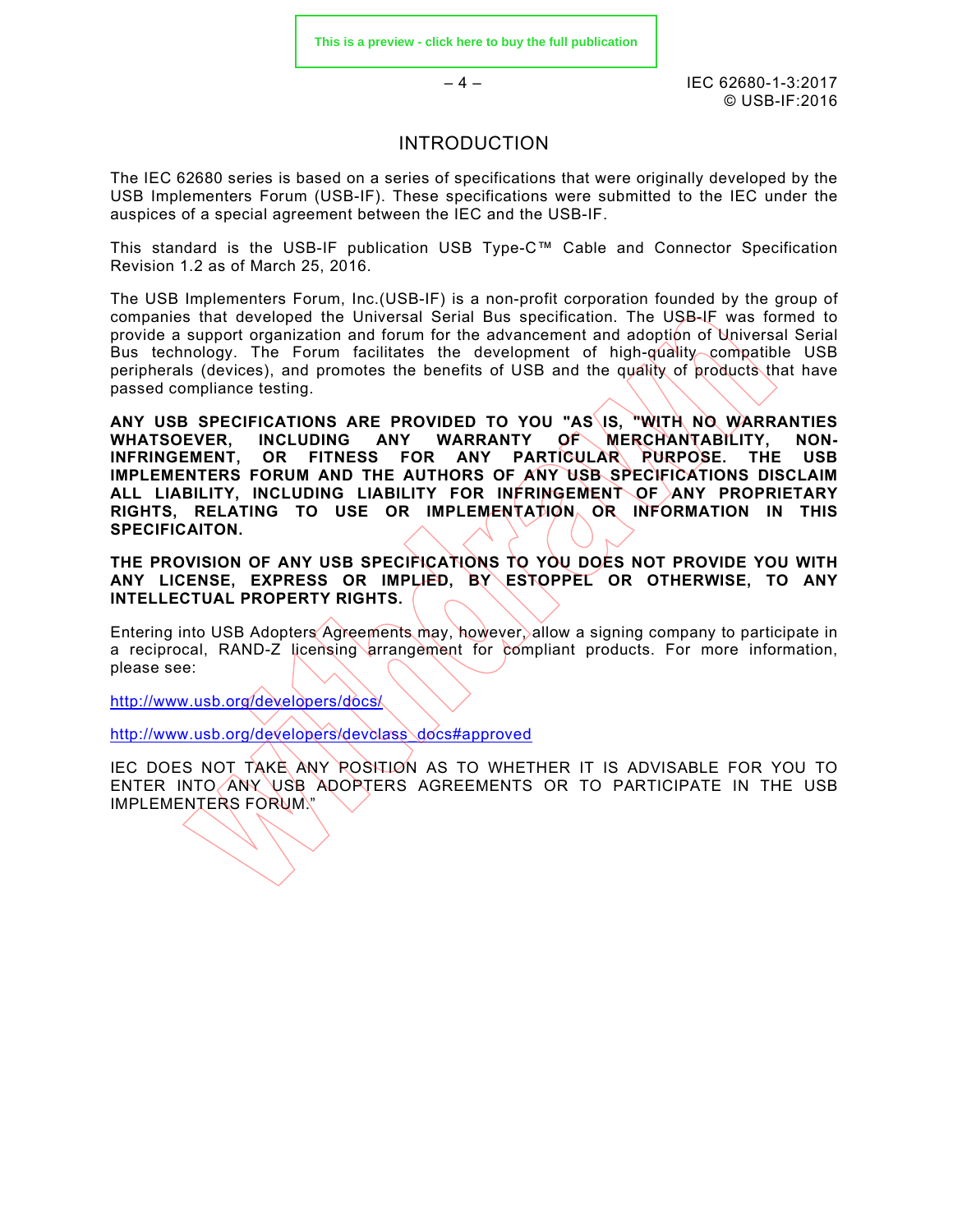# **Universal Serial Bus Type-C Cable and Connector Specification**

**Revision 1.2 March 25, 2016**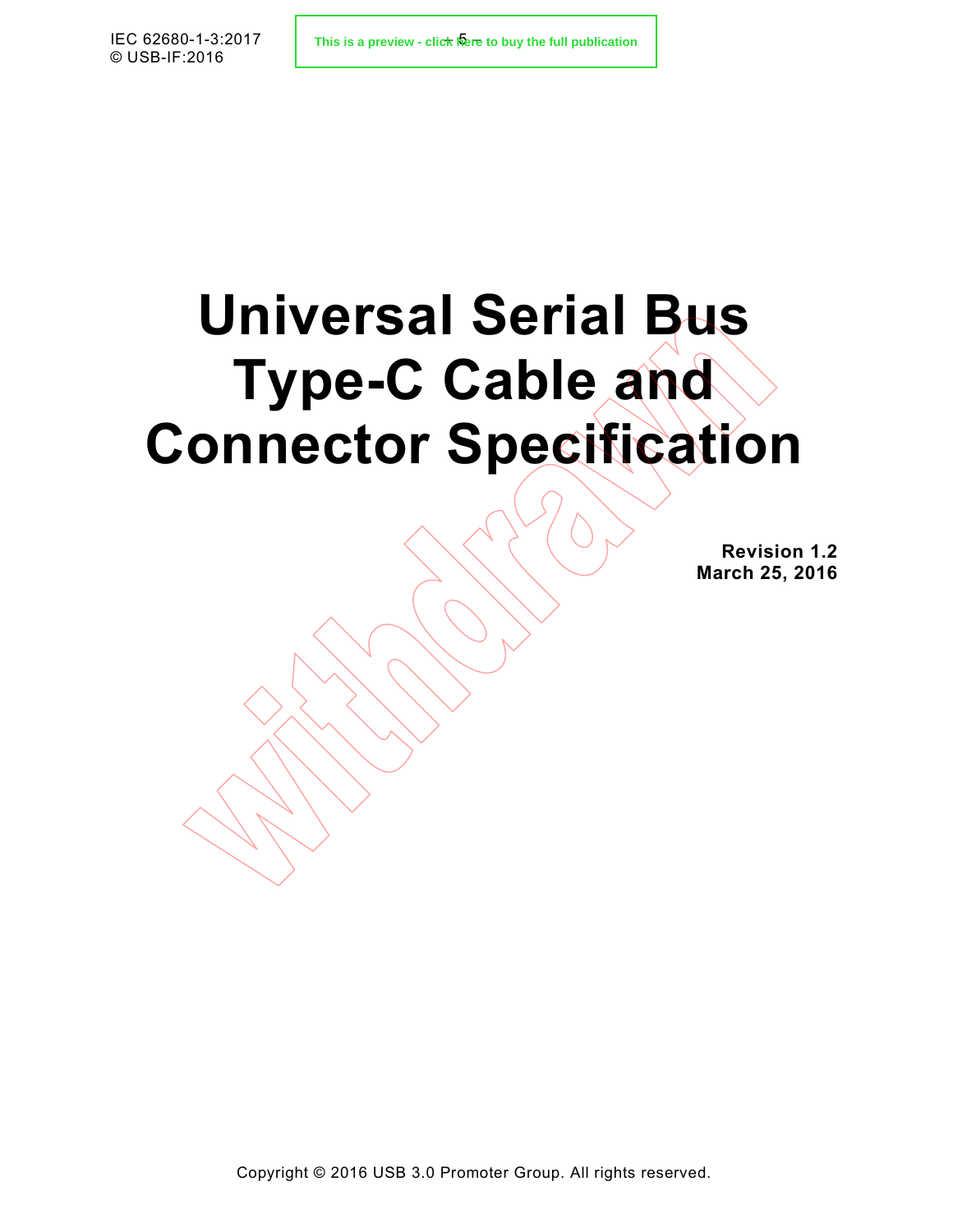## **Copyright © 2014-2016, USB 3.0 Promoter Group: Hewlett-Packard Company, Intel Corporation, Microsoft Corporation, Renesas, STMicroelectronics, and Texas Instruments All rights reserved.**

NOTE: Adopters may only use the USB Type-C™ cable and connector to implement USB or third party functionality as expressly described in this Specification; all other uses are prohibited.

LIMITED COPYRIGHT LICENSE: The USB 3.0 Promoters grant a conditional copyright license under the copyrights embodied in the USB Type-C Cable and Connector Specification to use and reproduce the Specification for the sole purpose of, and solely to the extent necessary for, evaluating whether to implement the Specification in products that would comply with the specification. Without limiting the foregoing, use of the Specification for the purpose of filing or modifying any patent application to target the Specification or USB compliant products is not authorized. Except for this express copyright license, no other rights or licenses are granted, including without limitation any patent licenses. In order to obtain any additional intellectual property licenses or licensing commitments associated with the Specification a party must execute the USB 3.0 Adopters Agreement. NOTE: By using the Specification, you accept these license terms on your own behalf and, in the case where you are doing this as an employee, on behalf of your employer.

#### INTELLECTUAL PROPERTY DISCLAIMER

THIS SPECIFICATION IS PROVIDED TO YOU AS IS WITH NO WARRANTIES WHATSOEVER, INCLUDING ANY WARRANTY OF MERCHANTABILITY, NON-INFRINGEMENT, OR FITNESS FOR ANY PARTICULAR PURPOSE. THE AUTHORS OF THIS SPECIFICATION DISCLAIM ALL LIABILITY, INCLUDING LIABILITY FOR INFRINGEMENT OF ANY PROPRIETARY RIGHTS, RELATING TO USE OR IMPLEMENTATION OF INFORMATION IN THIS SPECIFICATION. THE PROVISION OF THIS SPECIFICATION TO YOU DOES NOT PROVIDE YOU WITH ANY LICENSE, EXPRESS OR IMPLIED, BY ESTOPPEL OR OTHERWISE, TO ANY INTELLECTUAL PROPERTY RIGHTS.

All implementation examples and reference designs contained within this Specification are included as part of the limited patent license for those companies that execute the USB 3.0 Adopters Agreement.

USB Type-C™ and USB-C™ are trademarks of the Universal Serial Bus Implementers Forum (USB-IF). All product names are trademarks, registered trademarks, or service marks of their respective owners.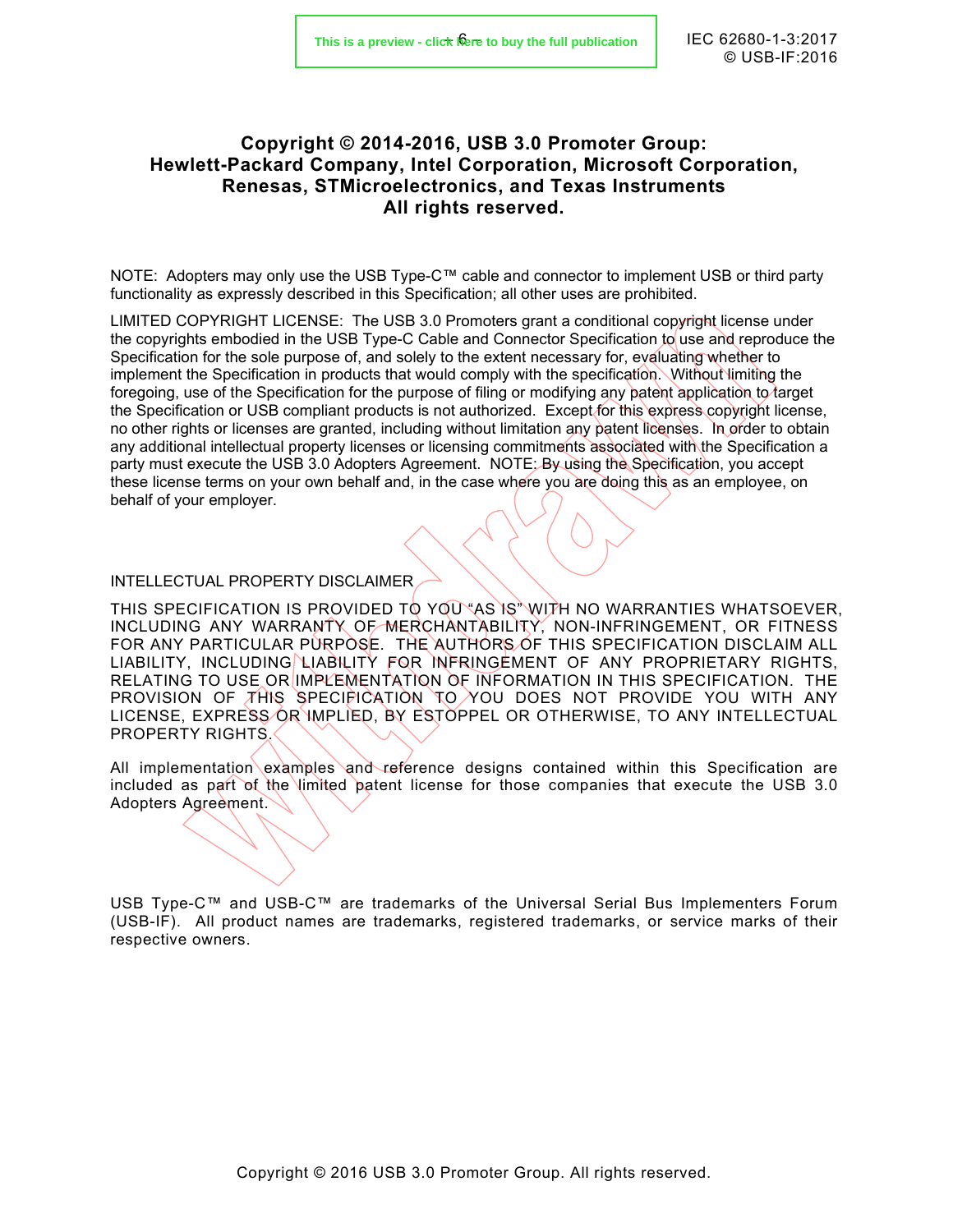## **CONTENTS**

|                |       | Pre-Release Draft Industry Reviewing Companies That Provided Feedback  18                                                                                                                                                                                                                                                                                                                                                                                                                                                         |  |
|----------------|-------|-----------------------------------------------------------------------------------------------------------------------------------------------------------------------------------------------------------------------------------------------------------------------------------------------------------------------------------------------------------------------------------------------------------------------------------------------------------------------------------------------------------------------------------|--|
|                |       |                                                                                                                                                                                                                                                                                                                                                                                                                                                                                                                                   |  |
| 1.             |       |                                                                                                                                                                                                                                                                                                                                                                                                                                                                                                                                   |  |
|                | 1.1   |                                                                                                                                                                                                                                                                                                                                                                                                                                                                                                                                   |  |
|                | 1.2   |                                                                                                                                                                                                                                                                                                                                                                                                                                                                                                                                   |  |
|                | 1.3   |                                                                                                                                                                                                                                                                                                                                                                                                                                                                                                                                   |  |
|                | 1.4   | $\ldots$ 20                                                                                                                                                                                                                                                                                                                                                                                                                                                                                                                       |  |
|                | 1.4.1 |                                                                                                                                                                                                                                                                                                                                                                                                                                                                                                                                   |  |
|                | 1.4.2 |                                                                                                                                                                                                                                                                                                                                                                                                                                                                                                                                   |  |
|                | 1.4.3 |                                                                                                                                                                                                                                                                                                                                                                                                                                                                                                                                   |  |
|                | 1.5   |                                                                                                                                                                                                                                                                                                                                                                                                                                                                                                                                   |  |
| $\overline{2}$ |       |                                                                                                                                                                                                                                                                                                                                                                                                                                                                                                                                   |  |
|                | 2.1   |                                                                                                                                                                                                                                                                                                                                                                                                                                                                                                                                   |  |
|                | 2.2   |                                                                                                                                                                                                                                                                                                                                                                                                                                                                                                                                   |  |
|                | 2.3   |                                                                                                                                                                                                                                                                                                                                                                                                                                                                                                                                   |  |
|                | 2.3.1 |                                                                                                                                                                                                                                                                                                                                                                                                                                                                                                                                   |  |
|                | 2.3.2 |                                                                                                                                                                                                                                                                                                                                                                                                                                                                                                                                   |  |
|                | 2.3.3 | Initial Power (Source-to-Sink) Detection and Establishing the Data (Host-                                                                                                                                                                                                                                                                                                                                                                                                                                                         |  |
|                | 2.3.4 |                                                                                                                                                                                                                                                                                                                                                                                                                                                                                                                                   |  |
|                | 2.3.5 |                                                                                                                                                                                                                                                                                                                                                                                                                                                                                                                                   |  |
|                | 2.3.6 |                                                                                                                                                                                                                                                                                                                                                                                                                                                                                                                                   |  |
|                | 2.4   |                                                                                                                                                                                                                                                                                                                                                                                                                                                                                                                                   |  |
|                | 2.5   |                                                                                                                                                                                                                                                                                                                                                                                                                                                                                                                                   |  |
|                | 2.6   | $Hubs \wedge \ldots \wedge \ldots \wedge \ldots \wedge \ldots \wedge \ldots \wedge \ldots \wedge \ldots \wedge \ldots \wedge \ldots \wedge \ldots \wedge \ldots \wedge \ldots \wedge \ldots \wedge \ldots \wedge \ldots \wedge \ldots \wedge \ldots \wedge \ldots \wedge \ldots \wedge \ldots \wedge \ldots \wedge \ldots \wedge \ldots \wedge \ldots \wedge \ldots \wedge \ldots \wedge \ldots \wedge \ldots \wedge \ldots \wedge \ldots \wedge \ldots \wedge \ldots \wedge \ldots \wedge \ldots \wedge \ldots \wedge \ldots \w$ |  |
| 3              |       | Mechanical 30                                                                                                                                                                                                                                                                                                                                                                                                                                                                                                                     |  |
|                | 3.1   |                                                                                                                                                                                                                                                                                                                                                                                                                                                                                                                                   |  |
|                | 3.1.1 |                                                                                                                                                                                                                                                                                                                                                                                                                                                                                                                                   |  |
|                | 3.1.2 |                                                                                                                                                                                                                                                                                                                                                                                                                                                                                                                                   |  |
|                | 3.1.3 |                                                                                                                                                                                                                                                                                                                                                                                                                                                                                                                                   |  |
|                | 3.1.4 | Compliant USB Type-C to Legacy Adapter Assemblies31                                                                                                                                                                                                                                                                                                                                                                                                                                                                               |  |
|                | 3.2   |                                                                                                                                                                                                                                                                                                                                                                                                                                                                                                                                   |  |
|                | 3.2.1 |                                                                                                                                                                                                                                                                                                                                                                                                                                                                                                                                   |  |
|                | 3.2.2 |                                                                                                                                                                                                                                                                                                                                                                                                                                                                                                                                   |  |
|                | 3.2.3 |                                                                                                                                                                                                                                                                                                                                                                                                                                                                                                                                   |  |
|                | 3.3   |                                                                                                                                                                                                                                                                                                                                                                                                                                                                                                                                   |  |
|                | 3.3.1 |                                                                                                                                                                                                                                                                                                                                                                                                                                                                                                                                   |  |
|                | 3.3.2 |                                                                                                                                                                                                                                                                                                                                                                                                                                                                                                                                   |  |
|                | 3.3.3 |                                                                                                                                                                                                                                                                                                                                                                                                                                                                                                                                   |  |
|                | 3.4   |                                                                                                                                                                                                                                                                                                                                                                                                                                                                                                                                   |  |
|                | 3.4.1 |                                                                                                                                                                                                                                                                                                                                                                                                                                                                                                                                   |  |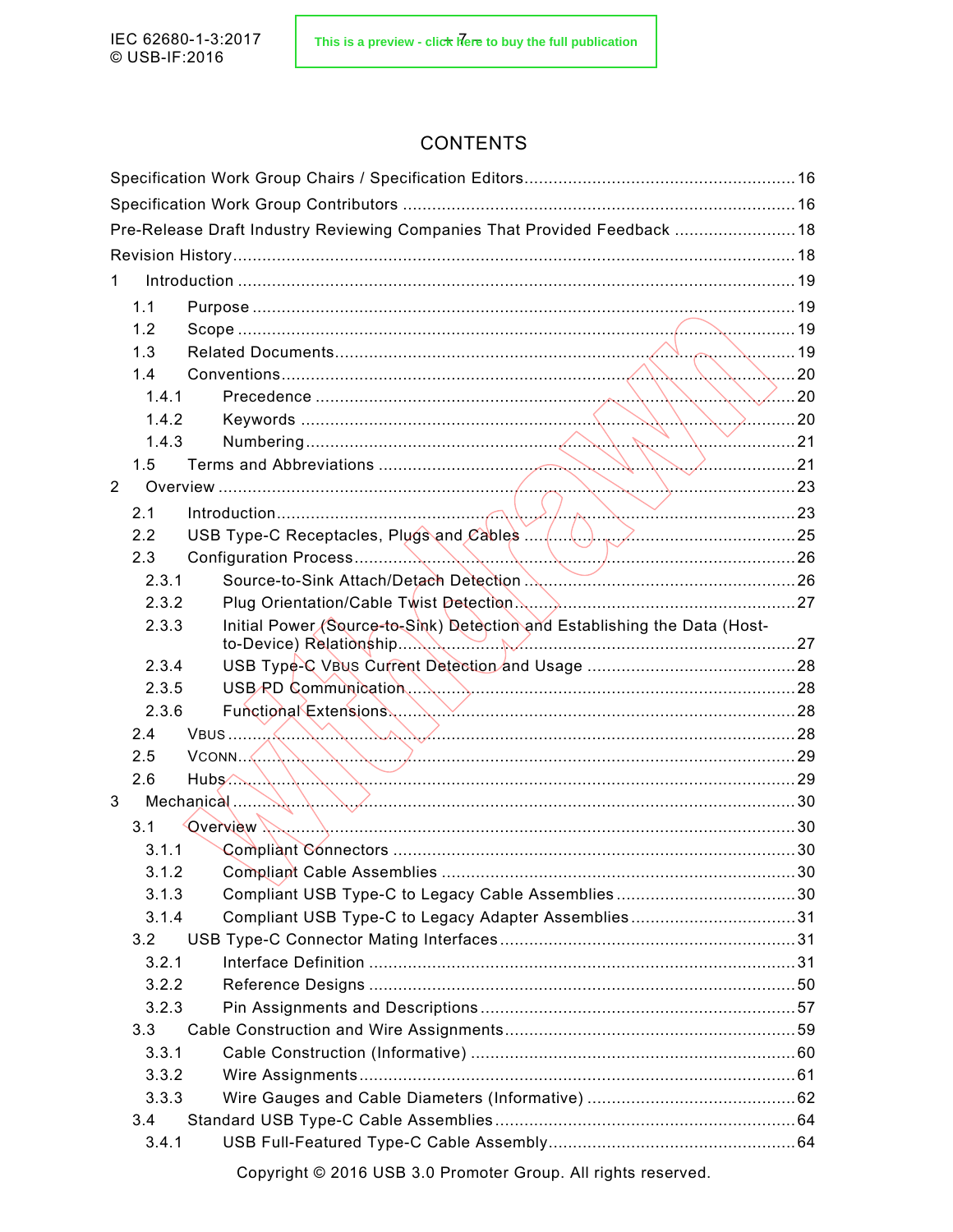| 3.4.2  |                                                                        |  |
|--------|------------------------------------------------------------------------|--|
| 3.4.3  |                                                                        |  |
| 3.5    |                                                                        |  |
| 3.5.1  |                                                                        |  |
| 3.5.2  |                                                                        |  |
| 3.5.3  |                                                                        |  |
| 3.5.4  |                                                                        |  |
| 3.5.5  |                                                                        |  |
| 3.5.6  |                                                                        |  |
| 3.5.7  |                                                                        |  |
| 3.6    |                                                                        |  |
| 3.6.1  | USB Type-C to USB 3.1 Standard-A Receptacle Adapter Assembly75         |  |
| 3.6.2  | USB Type-C to USB 2.0 Micro-B Receptacle Adapter Assembly \\76         |  |
| 3.7    |                                                                        |  |
| 3.7.1  |                                                                        |  |
| 3.7.2  | USB Type-C to Type-C Passive Cable Assemblies (Normative)79            |  |
| 3.7.3  |                                                                        |  |
| 3.7.4  |                                                                        |  |
| 3.7.5  | USB Type-C to USB Legacy Adapter Assemblies (Normative) 99             |  |
| 3.7.6  |                                                                        |  |
| 3.7.7  |                                                                        |  |
| 3.8    | Mechanical and Environmental Requirements (Normative) 105              |  |
| 3.8.1  | Mechanical Requirements (Annual Accommunication of 105                 |  |
| 3.8.2  |                                                                        |  |
| 3.9    |                                                                        |  |
| 3.10   |                                                                        |  |
| 3.10.1 |                                                                        |  |
| 3.10.2 | Stacked and Side-by-Side Connector Physical Spacing (Informative)  115 |  |
| 3.10.3 |                                                                        |  |
| 4      | Functional                                                             |  |
| 4.1    |                                                                        |  |
| 4.2    |                                                                        |  |
| 4.2.1  |                                                                        |  |
| 4.2.2  |                                                                        |  |
| 4.2.3  |                                                                        |  |
| 4.2.4  |                                                                        |  |
| 4.2.5  |                                                                        |  |
| 4.3    |                                                                        |  |
| 4.4    |                                                                        |  |
| 4.4.1  |                                                                        |  |
| 4.4.2  |                                                                        |  |
| 4.4.3  |                                                                        |  |
| 4.5    |                                                                        |  |
| 4.5.1  |                                                                        |  |
| 4.5.2  |                                                                        |  |
|        |                                                                        |  |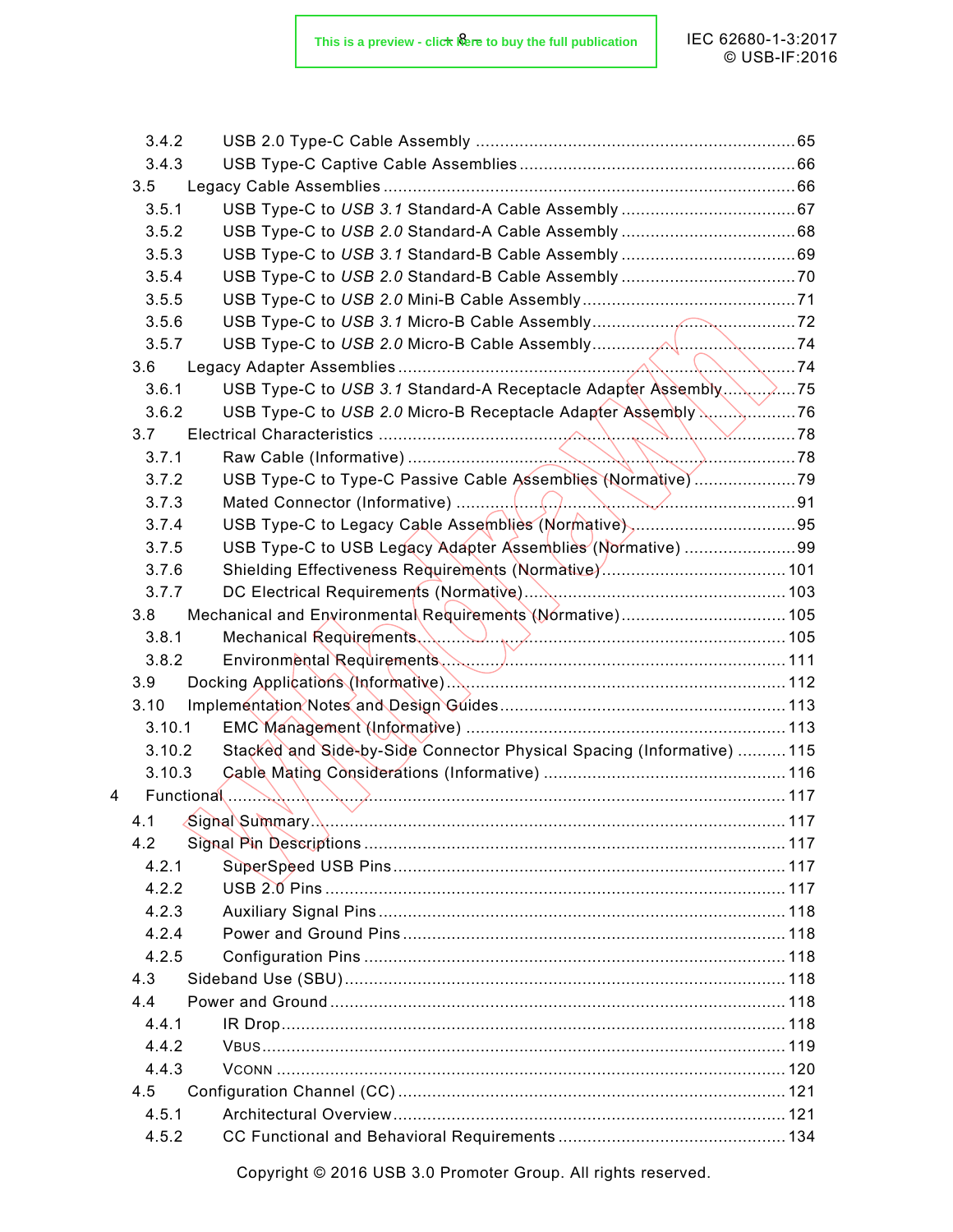|   | 4.5.3  |                                                                                         |  |
|---|--------|-----------------------------------------------------------------------------------------|--|
|   | 4.6    |                                                                                         |  |
|   | 4.6.1  |                                                                                         |  |
|   | 4.6.2  |                                                                                         |  |
|   | 4.7    |                                                                                         |  |
|   | 4.8    |                                                                                         |  |
|   | 4.8.1  |                                                                                         |  |
|   | 4.8.2  |                                                                                         |  |
|   | 4.8.3  |                                                                                         |  |
|   | 4.8.4  |                                                                                         |  |
|   | 4.8.5  |                                                                                         |  |
|   | 4.9    |                                                                                         |  |
|   | 4.10   |                                                                                         |  |
|   | 4.11   |                                                                                         |  |
|   | 4.11.1 |                                                                                         |  |
|   | 4.11.2 |                                                                                         |  |
|   | 4.11.3 |                                                                                         |  |
| 5 |        |                                                                                         |  |
|   | 5.1    |                                                                                         |  |
|   | 5.1.1  | Alternate Mode Architecture 181                                                         |  |
|   | 5.1.2  |                                                                                         |  |
|   | 5.1.3  |                                                                                         |  |
|   | 5.1.4  |                                                                                         |  |
|   | 5.2    |                                                                                         |  |
|   | 5.2.1  | Requirements for Managed Active Cables that respond to SOP' and SOP"188                 |  |
|   | 5.2.2  |                                                                                         |  |
|   | 5.2.3  | Modal Cable Management / Manuscription and Cable Modal Cable Management / Manuscription |  |
| A |        |                                                                                         |  |
|   | A.1.   |                                                                                         |  |
|   | A.2.   |                                                                                         |  |
|   | A.3.   |                                                                                         |  |
|   | A.4.   |                                                                                         |  |
|   | A.4.1. | Passive 3.5 mm to USB Type-C Adapter - Single Pole Detection Switch  193                |  |
|   | A.4.2. | 3.5 mm to USB Type-C Adapter Supporting 500 mA Charge-Through 193                       |  |
| B |        |                                                                                         |  |
|   | B.1.   |                                                                                         |  |
|   | B.2.   |                                                                                         |  |
|   | B.2.1. |                                                                                         |  |
|   | B.2.2. |                                                                                         |  |
|   | B.2.3. |                                                                                         |  |
|   | B.2.4. |                                                                                         |  |
|   | B.2.5. |                                                                                         |  |
|   | B.2.6. |                                                                                         |  |
|   | B.3.   |                                                                                         |  |
| C |        |                                                                                         |  |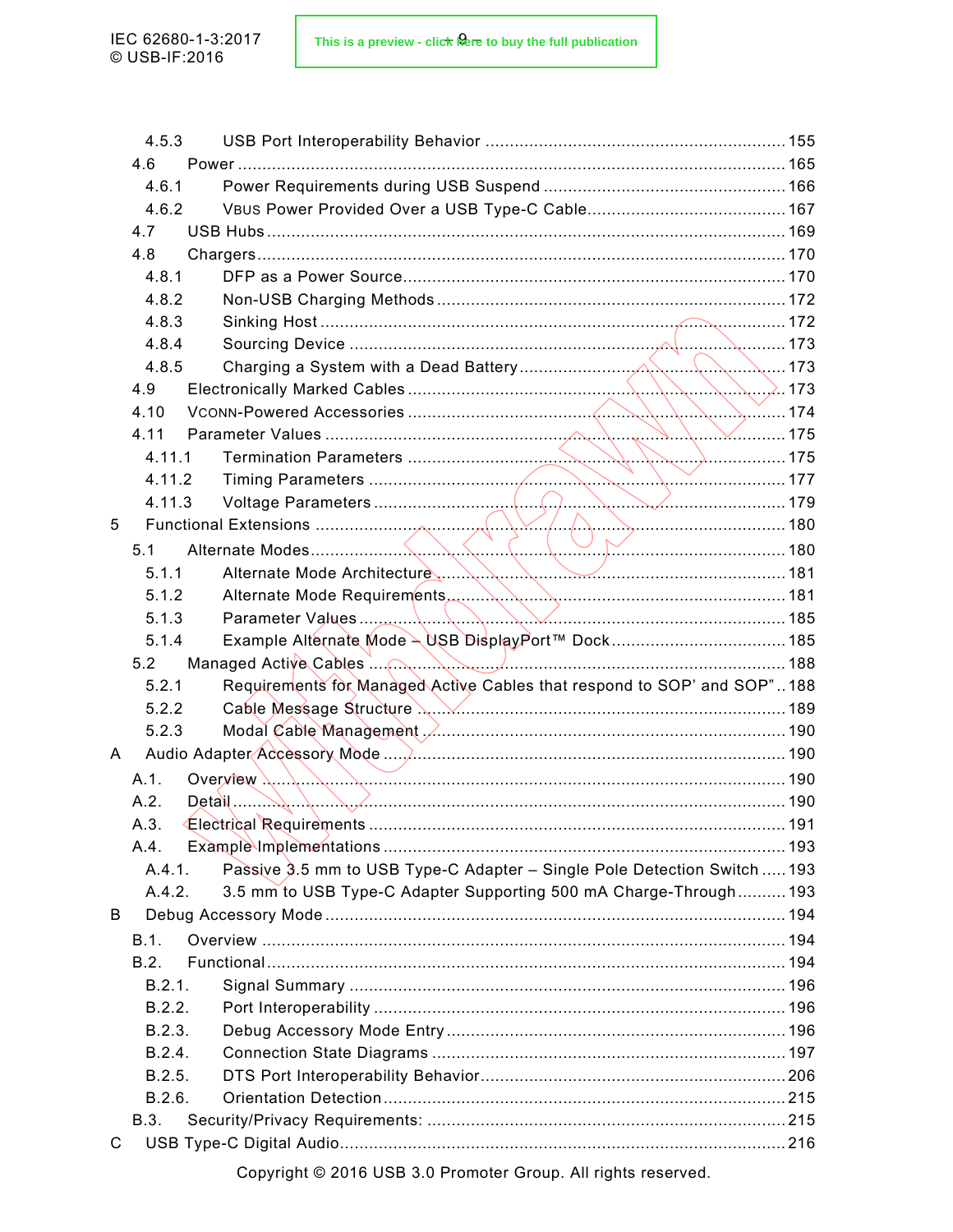## FIGURES

| Figure 3-2 Reference Design USB Type-C Plug External EMC Spring Contact Zones37                                                                                                                                                                                                                                              |      |
|------------------------------------------------------------------------------------------------------------------------------------------------------------------------------------------------------------------------------------------------------------------------------------------------------------------------------|------|
|                                                                                                                                                                                                                                                                                                                              |      |
| Figure 3-4 Reference Footprint for a USB Type-C Vertical Mount Receptacle<br>(Informative)                                                                                                                                                                                                                                   | 41   |
| Figure 3-5 Reference Footprint for a USB Type-C Dual-Row SMT Right Angle Receptacle                                                                                                                                                                                                                                          | . 42 |
| Figure 3-6 Reference Footprint for a USB Type-C Hybrid Right-Angle Receptacle                                                                                                                                                                                                                                                | 43   |
| Figure 3-7 Reference Footprint for a USB Type-C Mid-Mount Dual-Row SMT Receptacle                                                                                                                                                                                                                                            | 44   |
| Figure 3-8 Reference Footprint for a USB Type-C Mid-Mount Hybrid Receptacle                                                                                                                                                                                                                                                  |      |
|                                                                                                                                                                                                                                                                                                                              |      |
| Figure 3-10 USB Type-C Plug EMC Shielding Spring Tip Requirements 50                                                                                                                                                                                                                                                         |      |
|                                                                                                                                                                                                                                                                                                                              |      |
| Figure 3-12 Reference Design of the Retention Latch Marting Communication and 51                                                                                                                                                                                                                                             |      |
| Figure 3-13 Illustration of the Latch Soldered to the Paddle Card Ground 51                                                                                                                                                                                                                                                  |      |
| Figure 3-14 Reference Design of the USB Full-Featured Type-C Plug Internal EMC                                                                                                                                                                                                                                               |      |
| Figure 3-15 Reference Design of the USB 2.0 Type-C Plug Internal EMC Spring 54                                                                                                                                                                                                                                               |      |
|                                                                                                                                                                                                                                                                                                                              |      |
| Figure 3-17 Reference Design of a USB Type-C Receptacle with External EMC Springs  56                                                                                                                                                                                                                                        |      |
| Figure 3-18 Reference Design for a USB Full-Featured Type-C Plug Paddle Card 57                                                                                                                                                                                                                                              |      |
| Figure 3-19 Illustration of a USB Full-Featured Type-C Cable Cross Section, a Coaxial<br>Wire Example with VCONN <u>Communication</u> with the window with the window with the window with the window with the window with the window with the window with the window with the window with the window with the window window | 60   |
| Figure 3-20 Illustration of a USB Full-Featured Type-C Cable Cross Section, a Coaxial<br>Wire Example without VCONN                                                                                                                                                                                                          | 60   |
|                                                                                                                                                                                                                                                                                                                              |      |
|                                                                                                                                                                                                                                                                                                                              |      |
|                                                                                                                                                                                                                                                                                                                              |      |
|                                                                                                                                                                                                                                                                                                                              |      |
|                                                                                                                                                                                                                                                                                                                              |      |
|                                                                                                                                                                                                                                                                                                                              |      |
|                                                                                                                                                                                                                                                                                                                              |      |
|                                                                                                                                                                                                                                                                                                                              |      |
| Figure 3-29 USB Type-C to USB 3.1 Standard-A Receptacle Adapter Assembly 75                                                                                                                                                                                                                                                  |      |
|                                                                                                                                                                                                                                                                                                                              |      |
| Copyright © 2016 USB 3.0 Promoter Group. All rights reserved.                                                                                                                                                                                                                                                                |      |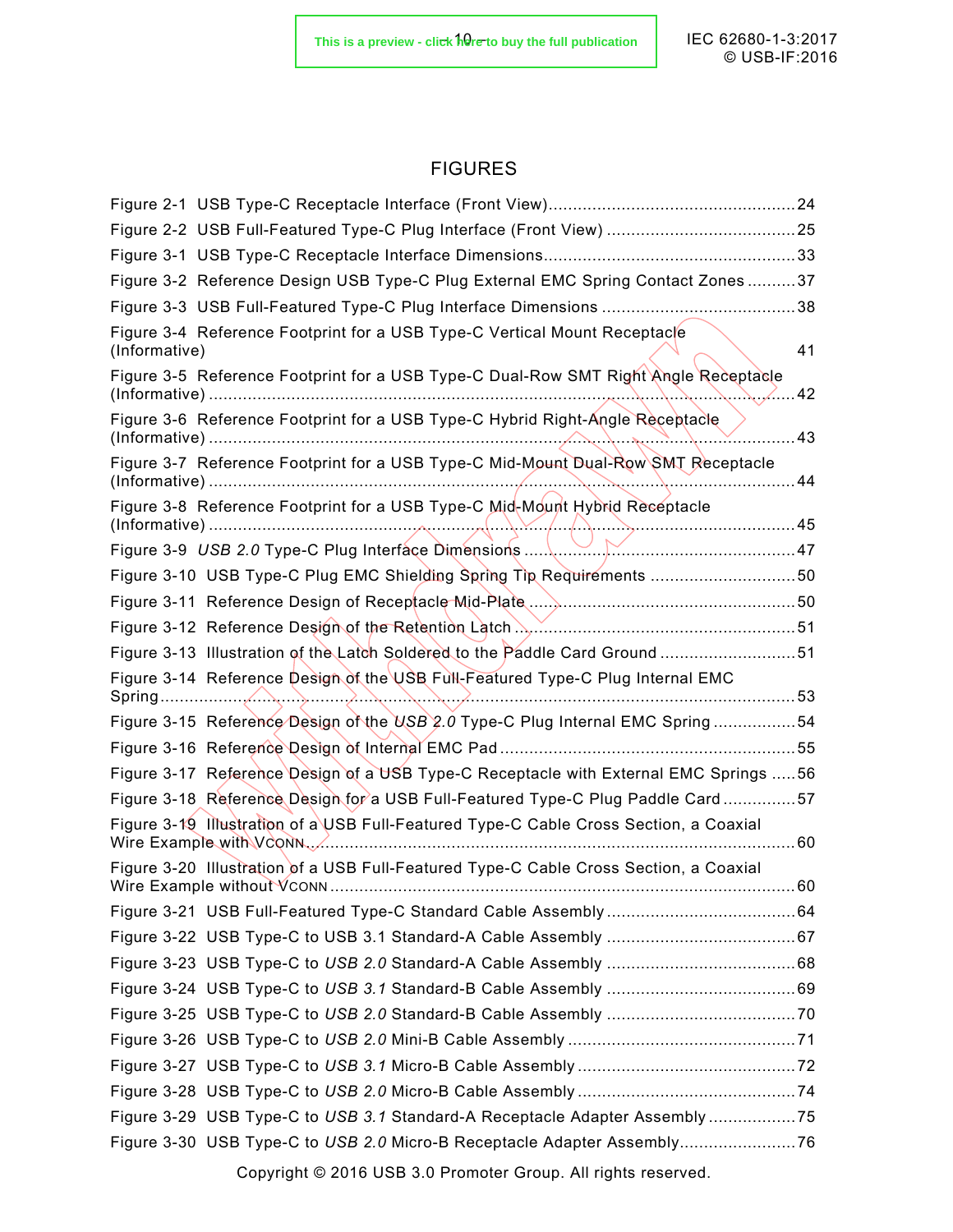| Figure 3-32 Recommended Differential Insertion Loss Requirement 79                          |      |
|---------------------------------------------------------------------------------------------|------|
|                                                                                             |      |
|                                                                                             |      |
| Figure 3-35 Recommended Differential Near-End and Far-End Crosstalk Requirement             |      |
|                                                                                             |      |
|                                                                                             |      |
|                                                                                             |      |
|                                                                                             | . 85 |
|                                                                                             |      |
| Figure 3-41 Requirement for Differential Coupling between CC and $D+(D-\dots)$<br>$\sum$ 87 |      |
| Figure 3-42 Requirement for Single-Ended Coupling between CC and D- in USB 2.0              | . 87 |
| Figure 3-43 Requirement for Single-Ended Coupling between CC and D- in USB Full-            |      |
|                                                                                             |      |
| Figure 3-44 Requirement for Differential Coupling between VBUs and D+/D-88                  |      |
| Figure 3-45 Requirement for Single-Ended Coupling between SBU A and SBU B 89                |      |
| Figure 3-46 Requirement for Single-Ended Coupling between SBU_A/SBU_B and CC 89             |      |
| Figure 3-47 Requirement for Coupling between SBU A and differential D+/D-, and              |      |
|                                                                                             |      |
| Figure 3-49 Recommended Impedance Limits of a USB Type-C Mated Connector 92                 |      |
| Figure 3-50 Recommended Ground Void Dimensions for USB Type-C Receptacle93                  |      |
| Figure 3-51 Recommended Differential Near-End and Far-End Crosstalk Limits between          |      |
| Figure 3-52 Recommended Limits for Differential-to-Common-Mode Conversion 95                |      |
| Figure 3-53 IMR Limit as Function of ILfitatNq for USB Type-C to Legacy Cable               |      |
| Assembly $\left\langle \ldots \right\rangle$                                                | 98   |
| Figure 3-54 HRL Limit as Function of ILfitatNq for USB Type-C to Legacy Cable Assembly98    |      |
|                                                                                             |      |
|                                                                                             |      |
|                                                                                             |      |
|                                                                                             |      |
| Figure 3-59 Example Current Rating Test Fixture Trace Configuration 105                     |      |
|                                                                                             |      |
| Figure 3-61 Example Wrenching Strength Test Fixture for Plugs without Overmold 109          |      |
| Figure 3-62 Reference Wrenching Strength Continuity Test Fixture  110                       |      |
| Figure 3-63 Example of Wrenching Strength Test Mechanical Failure Point 110                 |      |
|                                                                                             |      |
|                                                                                             |      |
|                                                                                             |      |
| Copyright © 2016 USB 3.0 Promoter Group. All rights reserved.                               |      |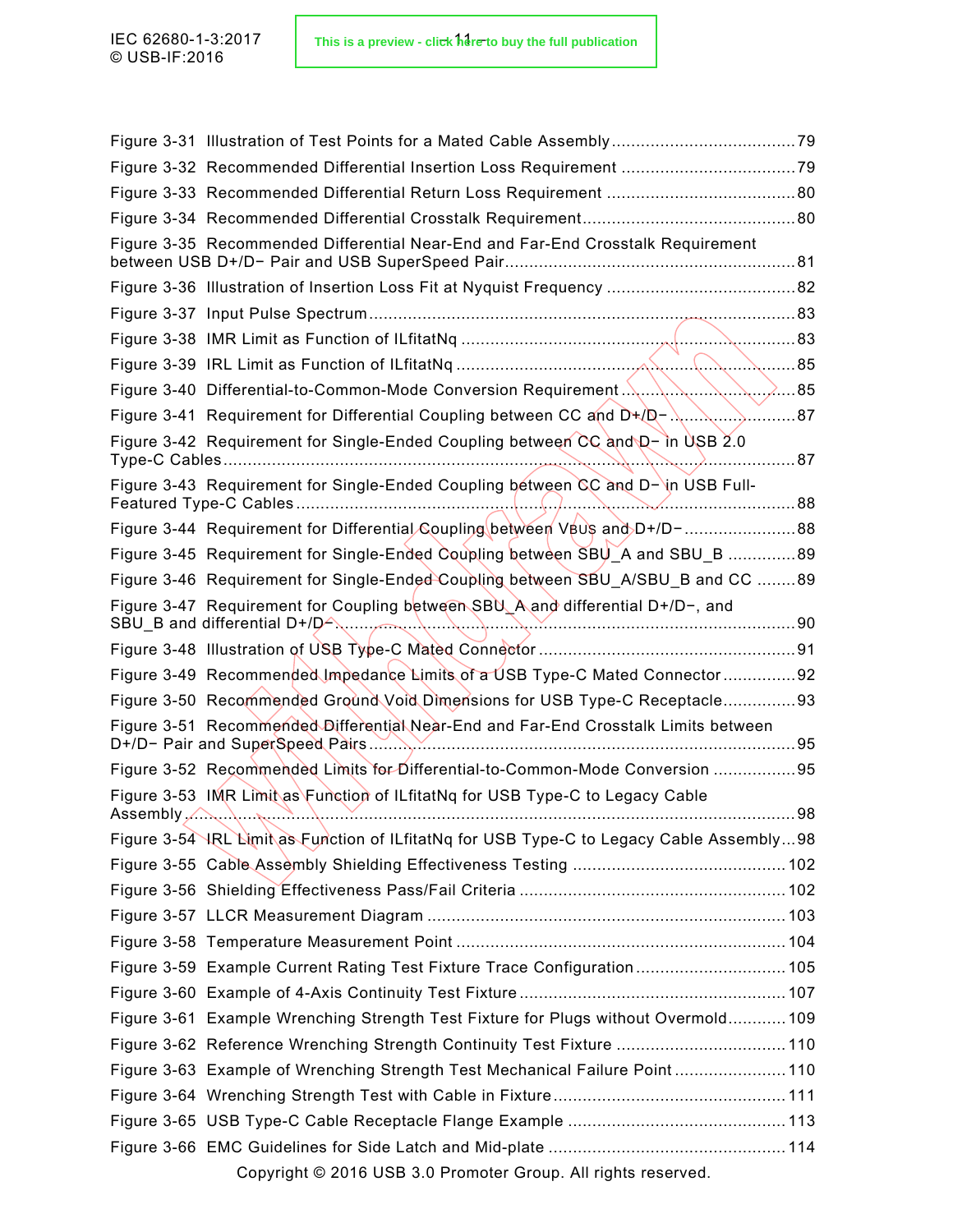| Figure 3-70 Recommended Minimum Spacing between Connectors 116                       |  |
|--------------------------------------------------------------------------------------|--|
|                                                                                      |  |
|                                                                                      |  |
|                                                                                      |  |
|                                                                                      |  |
| Figure 4-3 Logical Model for Data Bus Routing across USB Type-C-based Ports 122      |  |
| Figure 4-4 Logical Model for USB Type-C-based Ports for the Direct Connect Device123 |  |
| $\sqrt{125}$                                                                         |  |
|                                                                                      |  |
|                                                                                      |  |
|                                                                                      |  |
| $\sim$ 129<br>Figure 4-9 Sink Functional Model for CC1 and CC2                       |  |
| Figure 4-10 UFP Functional Model Supporting USB PD PR Swap and VCONN Swap 130        |  |
|                                                                                      |  |
|                                                                                      |  |
|                                                                                      |  |
| Figure 4-14 Connection State Diagram: Sink with Accessory Support  137               |  |
|                                                                                      |  |
| Figure 4-16 Connection State Diagram: DRP with Accessory and Try.SRC Support 139     |  |
| Figure 4-17 Connection State Diagram: DRP with Accessory and Try.SNK Support 140     |  |
| Figure 4-18 Sink Power Sub-States A. A. Ammun. Manuscription and 151                 |  |
|                                                                                      |  |
|                                                                                      |  |
|                                                                                      |  |
|                                                                                      |  |
|                                                                                      |  |
|                                                                                      |  |
|                                                                                      |  |
|                                                                                      |  |
|                                                                                      |  |
|                                                                                      |  |
|                                                                                      |  |
|                                                                                      |  |
| Figure 4-30 Sink Monitoring for Current in Pull-Up/Pull-Down CC Model 168            |  |
| Figure 4-31 Sink Monitoring for Current in Current Source/Pull-Down CC Model 168     |  |
|                                                                                      |  |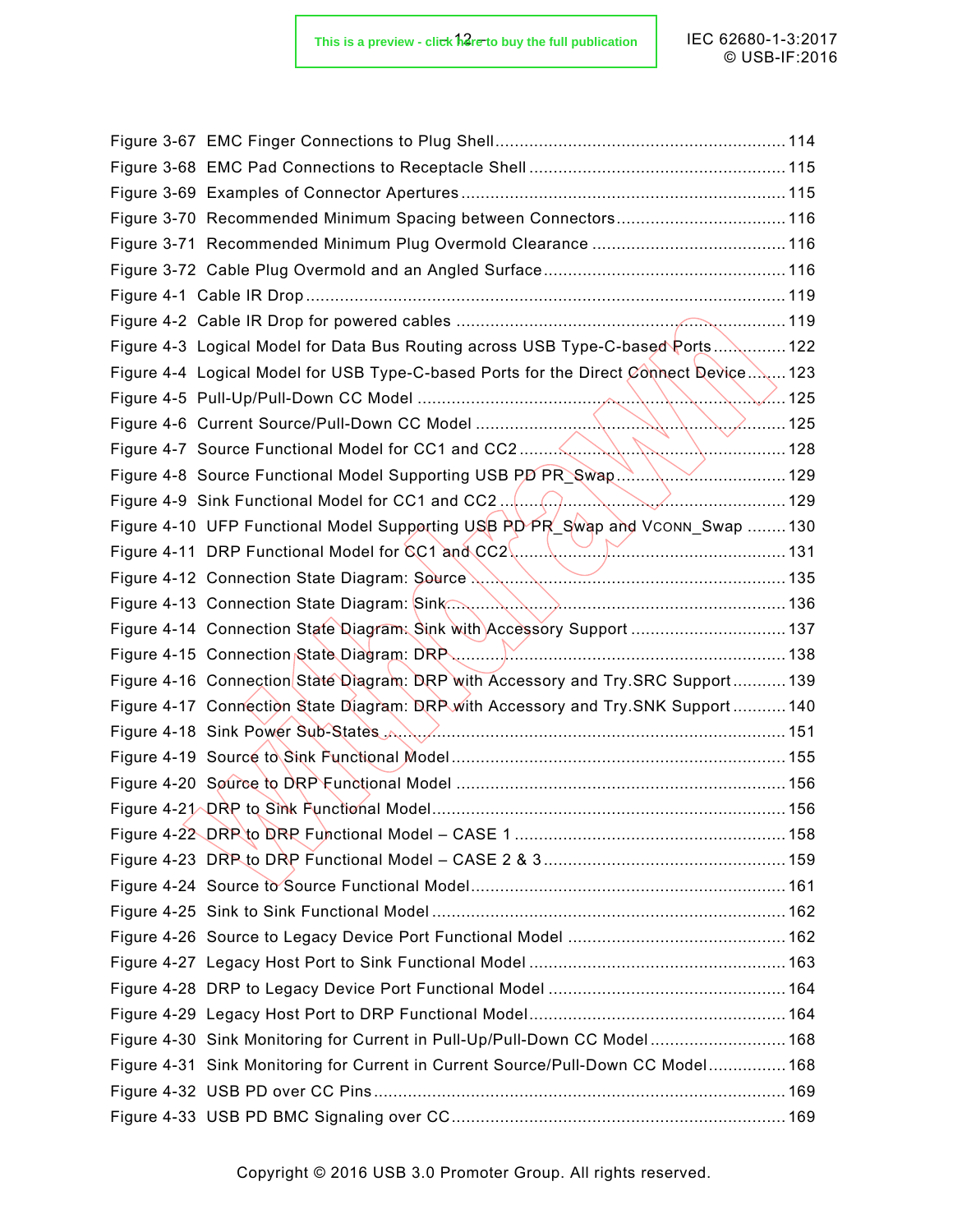|                                 | Figure 4-34 USB Type-C Cable's Output as a Function of Load for Non-PD-based USB     | 171 |
|---------------------------------|--------------------------------------------------------------------------------------|-----|
| of Load                         | Figure 4-35 0 - 3 A USB PD-based Charger USB Type-C Cable's Output as a Function     | 171 |
|                                 | Figure 4-36 3 - 5 A USB PD-based Charger USB Type-C Cable's Output as a Function     |     |
|                                 | Figure 4-37 Electronically Marked Cable with VCONN connected through the cable  174  |     |
|                                 |                                                                                      |     |
|                                 |                                                                                      |     |
|                                 | Figure 5-1 Pins Available for Reconfiguration over the Full-Featured Cable  182      |     |
|                                 | Figure 5-2 Pins Available for Reconfiguration for Direct Connect Applications        | 182 |
|                                 | Figure 5-3 Alternate Mode Implementation using a USB Type-C to USB Type-C Cable183   |     |
| or Device.                      | Figure 5-4 Alternate Mode Implementation using a USB Type-C to Alternate Mode Cable  | 184 |
|                                 | ✓・・・・・・・・・・・・・・・・・・186                                                               |     |
|                                 | Figure 5-6 Managed Active Cable Plug SOP' and SOP" Assignment                        |     |
| Figure 5-7 Managed Active Cable |                                                                                      |     |
|                                 | Figure A-1 Example Passive 3.5 mm to USB Type-C Adapter                              |     |
|                                 | Figure A-2 Example 3.5 mm to USB Type-C Adapter Supporting 500 mA Charge-Through 194 |     |
|                                 |                                                                                      |     |
|                                 |                                                                                      |     |
|                                 | Figure B-3 Connection State Diagram: DTS Source Manumermannenments 197               |     |
|                                 |                                                                                      |     |
|                                 |                                                                                      |     |
|                                 |                                                                                      |     |
|                                 |                                                                                      |     |

## TABLES

| Table 3-5 USB Type-C Receptacle Interface Pin Assignments for USB 2.0-only Support  59 |  |
|----------------------------------------------------------------------------------------|--|
|                                                                                        |  |
| Table 3-7 USB Type-C Cable Wire Assignments for Legacy Cables/Adapters 62              |  |
| Table 3-8 Reference Wire Gauges for standard USB Type-C Cable Assemblies 63            |  |
| Table 3-9 Reference Wire Gauges for USB Type-C to Legacy Cable Assemblies63            |  |
| Table 3-10 USB Full-Featured Type-C Standard Cable Assembly Wiring 65                  |  |
|                                                                                        |  |
|                                                                                        |  |
|                                                                                        |  |
| Copyright © 2016 USB 3.0 Promoter Group. All rights reserved.                          |  |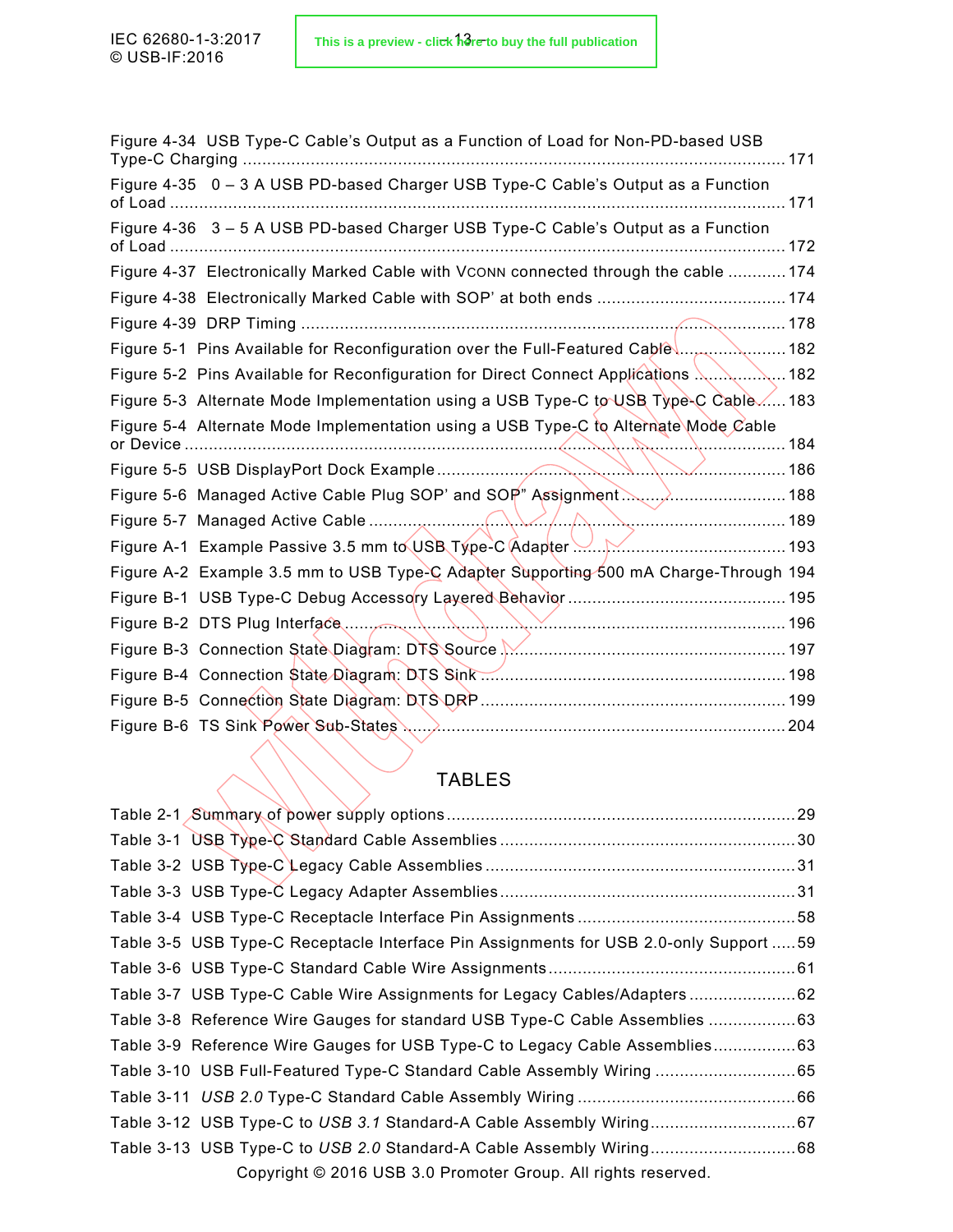| Table 3-14 USB Type-C to USB 3.1 Standard-B Cable Assembly Wiring69                                                  |       |
|----------------------------------------------------------------------------------------------------------------------|-------|
|                                                                                                                      |       |
|                                                                                                                      |       |
|                                                                                                                      |       |
|                                                                                                                      |       |
| Table 3-19 USB Type-C to USB 3.1 Standard-A Receptacle Adapter Assembly Wiring 76                                    |       |
| Table 3-20 USB Type-C to USB 2.0 Micro-B Receptacle Adapter Assembly Wiring77                                        |       |
| Table 3-21 Differential Insertion Loss Examples for USB SuperSpeed with Twisted Pair<br>Construction                 | . 78  |
| Table 3-22 Differential Insertion Loss Examples for USB SuperSpeed with Coaxial<br>Construction                      | . 79  |
|                                                                                                                      | 86    |
|                                                                                                                      | 86    |
| Table 3-25_USB D+/D− Signal Integrity Requirements for USB Type-C to USB Type-C                                      | . 91  |
| Table 3-26 USB Type-C Mated Connector Recommended Signal Integrity Characteristics                                   | 93    |
| Table 3-27 USB D+/D- Signal Integrity Requirements for USB Type-C to Legacy USB<br><b>Cable Assemblies</b>           | 96    |
| Table 3-28 Design Targets for USB Type-C to USB 3.1 Gen 2 Legacy Cable Assemblies<br>$(Informative)$                 | 97    |
| Table 3-29 USB Type-C to USB 3.1 Gen 2 Legacy Cable Assembly Signal Integrity<br>Requirements (Normative)            | 97    |
| Table 3-30 USB D+/D- Signal integrity Requirements for USB Type-C to Legacy USB<br>Adapter Assemblies (Normative).   | 99    |
| Table 3-31 Design Targets for USB Type-C to USB 3.1 Standard-A Adapter Assemblies<br>(Informative)                   | . 100 |
| Table 3-32 USB Type-C to USB 3.1 Standard-A Receptacle Adapter Assembly Signal<br>Integrity Requirements (Normative) |       |
| Table 3-33 Current Rating Test PCB                                                                                   | 105   |
|                                                                                                                      |       |
|                                                                                                                      |       |
|                                                                                                                      |       |
|                                                                                                                      |       |
|                                                                                                                      |       |
| Table 4-3 USB Type-C Source Port's Vconn Requirements Summary  120                                                   |       |
|                                                                                                                      |       |
|                                                                                                                      |       |
|                                                                                                                      |       |
|                                                                                                                      |       |
|                                                                                                                      |       |
|                                                                                                                      |       |
|                                                                                                                      |       |
|                                                                                                                      |       |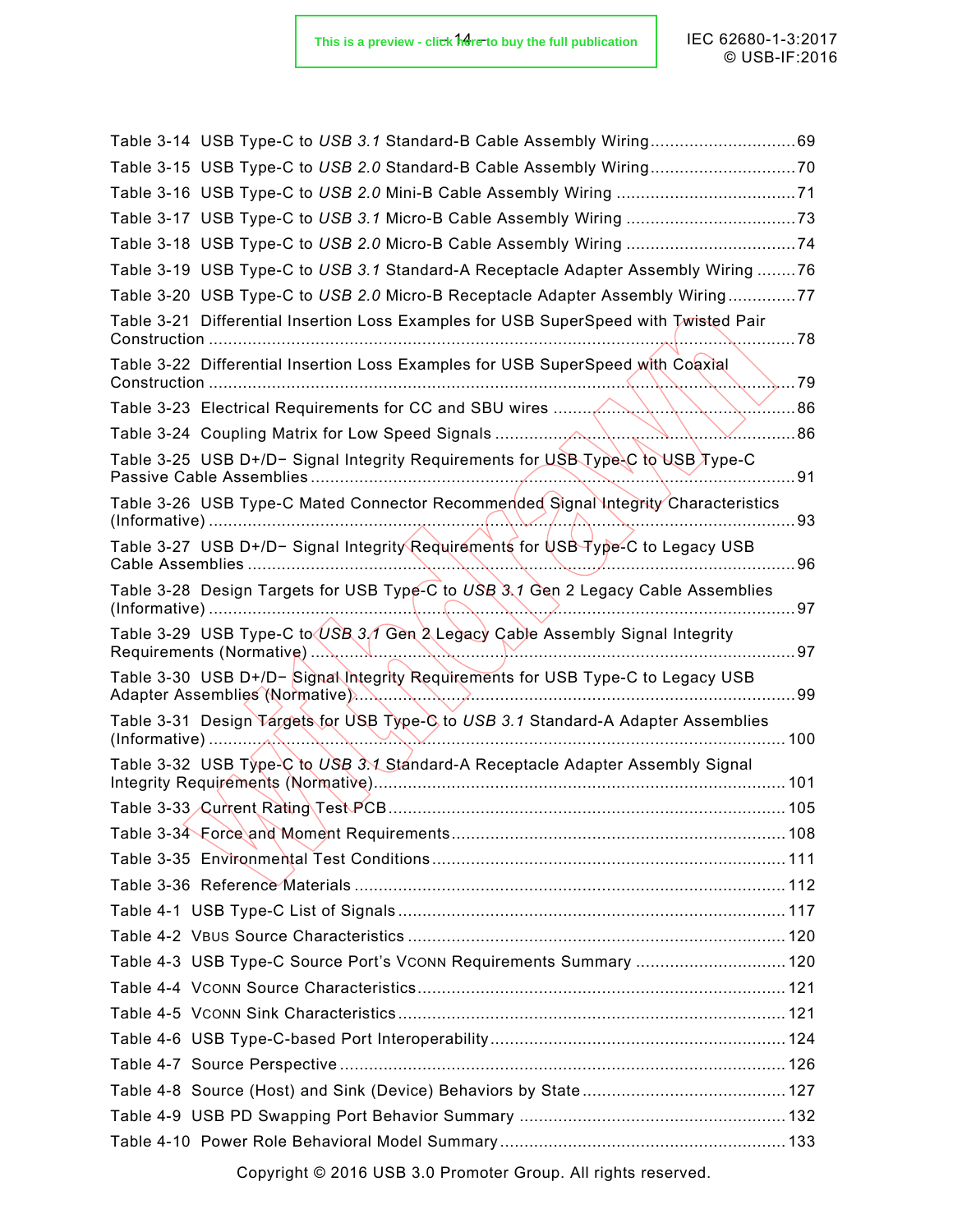| Table 4-24 CC Voltages on Source Side – 1.5 A @ 5 V                                                                                                                                                                                                                                                                                                                                                     |  |
|---------------------------------------------------------------------------------------------------------------------------------------------------------------------------------------------------------------------------------------------------------------------------------------------------------------------------------------------------------------------------------------------------------|--|
| Table 4-25 CC Voltages on Source Side – 3.0 A @ 5 $\sqrt{(1-\frac{1}{2}\sqrt{(1-\frac{1}{2}\sqrt{(1-\frac{1}{2}\sqrt{(1-\frac{1}{2}\sqrt{(1-\frac{1}{2}\sqrt{(1-\frac{1}{2}\sqrt{(1-\frac{1}{2}\sqrt{(1-\frac{1}{2}\sqrt{(1-\frac{1}{2}\sqrt{(1-\frac{1}{2}\sqrt{(1-\frac{1}{2}\sqrt{(1-\frac{1}{2}\sqrt{(1-\frac{1}{2}\sqrt{(1-\frac{1}{2}\sqrt{(1-\frac{1}{2}\sqrt{(1-\frac{1}{2}\sqrt{(1-\frac{1}{2$ |  |
| Table 4-26 Voltage on Sink CC Pins (Default USB Type-C/Current only)  180                                                                                                                                                                                                                                                                                                                               |  |
| Table 4-27 Voltage on Sink CC pins (Multiple Source Current Advertisements) 180                                                                                                                                                                                                                                                                                                                         |  |
|                                                                                                                                                                                                                                                                                                                                                                                                         |  |
| Table 5-2 USB Billboard Device Class Availability Following Alternate Mode Entry Failure 185                                                                                                                                                                                                                                                                                                            |  |
|                                                                                                                                                                                                                                                                                                                                                                                                         |  |
|                                                                                                                                                                                                                                                                                                                                                                                                         |  |
|                                                                                                                                                                                                                                                                                                                                                                                                         |  |
| Table A-2 USB Type-C Analog Audio Pin Electrical Parameter Ratings 192                                                                                                                                                                                                                                                                                                                                  |  |
|                                                                                                                                                                                                                                                                                                                                                                                                         |  |
|                                                                                                                                                                                                                                                                                                                                                                                                         |  |
|                                                                                                                                                                                                                                                                                                                                                                                                         |  |
|                                                                                                                                                                                                                                                                                                                                                                                                         |  |

**Note: All Engineering Change Notice's (ECN) and Errata documents as of December 06, 2016 that pertain to this core specification follow the last page of the specification starting on page 217.**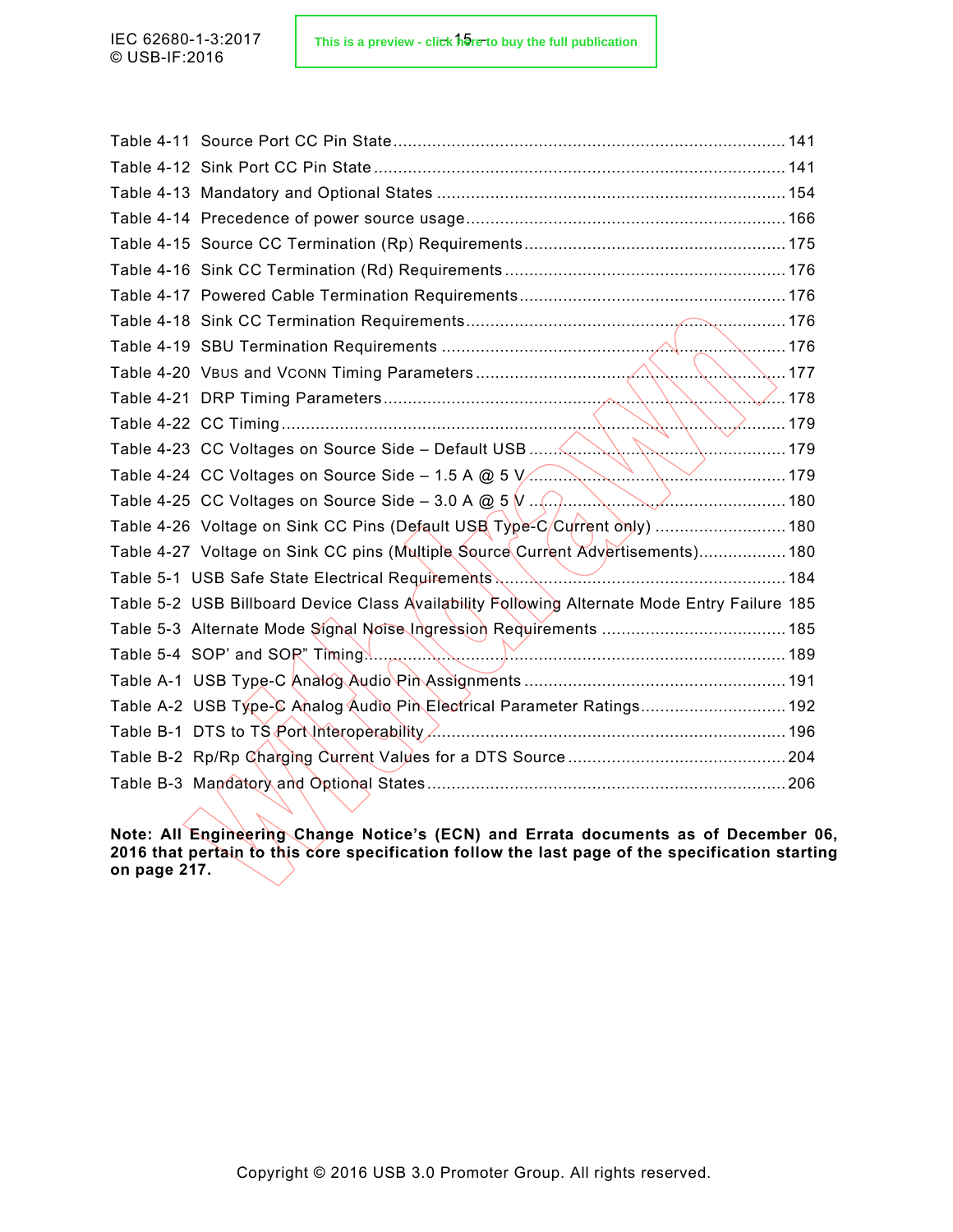© USB-IF:2016

## <span id="page-15-0"></span>**Specification Work Group Chairs / Specification Editors**

| Intel Corporation | Yun Ling – Mechanical WG co-chair, Mechanical Chapter Co-editor      |
|-------------------|----------------------------------------------------------------------|
| (USB 3.0 Promoter | Bob Dunstan – Functional WG co-chair. Specification Co-author        |
| company)          | Brad Saunders - Plenary/Functional WG chair, Specification Co-author |
| Seagate           | Alvin Cox, Mechanical WG co-chair, Mechanical Chapter Co-editor      |
|                   |                                                                      |

## <span id="page-15-1"></span>**Specification Work Group Contributors**

| Advanced-Connectek, Inc.<br>(ACON)    | <b>Glen Chandler</b><br>Jeff Chien<br>Lee (Dick Lee) Ching<br>Conrad Choy | Vicky Chuang<br>Aven Kao<br>Danny Liao<br>Alan MacDougall | Alan Tsai<br>Stephen Yang       |
|---------------------------------------|---------------------------------------------------------------------------|-----------------------------------------------------------|---------------------------------|
| <b>Advanced Micro Devices</b>         | Steve Capezza                                                             | <b>Walter Fry</b>                                         | <b>Will Harris</b>              |
| Agilent Technologies, Inc.            | James Choate                                                              |                                                           |                                 |
| Analogix Semiconductor,<br>Inc.       | Mehran Badii                                                              | Greg Stewart                                              |                                 |
| Apple                                 | Mahmoud Amini                                                             | Zheng Gao                                                 | Keith Porthouse                 |
|                                       | Sree Anantharaman                                                         | Girault Jones                                             | Sascha Tietz                    |
|                                       | Paul Baker                                                                | Keong Kam                                                 | Jennifer Tsai                   |
|                                       | Jason Chung                                                               | Min Kim                                                   | Colin Whitby-                   |
|                                       | David Conroy                                                              | Chris Ligtenberg                                          | <b>Strevens</b><br>Dennis Yarak |
|                                       | <b>Bill Cornelius</b>                                                     | Nathan Ng                                                 |                                 |
|                                       | William Ferry                                                             | James Orr                                                 |                                 |
| <b>Cypress Semiconductor</b>          | Mark Fu                                                                   | Anup Nayak                                                | Sanjay Sancheti                 |
|                                       | Rushil Kadakia                                                            | Jagadeesan Raj                                            | Subu Sankaran                   |
| Dell                                  | Mohammed Hijazi                                                           | Sean O'Neal                                               | Thomas Voor                     |
|                                       | David Meyers                                                              | Ernesto Ramirez                                           |                                 |
| DisplayLink (UK) Ltd.                 | Pete Burgers                                                              | <b>Richard Petrie</b>                                     |                                 |
| Electronics Testing Center,<br>Taiwan | Sophia Liu                                                                |                                                           |                                 |
| Foxconn                               | Asroc Chen                                                                | Chien-Ping Kao                                            | Pei Tsao                        |
|                                       | Allen Cheng                                                               | Ji Li                                                     | AJ Yang                         |
|                                       | Jason Chou                                                                | Ann Liu                                                   | Yuan Zhang                      |
|                                       | <b>Edmond Choy</b>                                                        | <b>Terry Little</b>                                       | Jessica Zheng                   |
|                                       | Bob Hall                                                                  | Steve Sedio                                               | Andy Yao                        |
| Foxlink/Cheng Uei Precision           | Robert Chen                                                               | Armando Lee                                               | Steve Tsai                      |
| Industry Co., Ltd.                    | Sunny Chou                                                                | Dennis Lee                                                | Wen Yang                        |
|                                       | Carrie Chuang                                                             | Justin Lin                                                | <b>Wiley Yang</b>               |
|                                       | Wen-Chuan Hsu                                                             | Tse Wu Ting                                               | Junjie Yu                       |
|                                       | Alex Hsue                                                                 |                                                           |                                 |
| Google                                | Joshua Boilard                                                            | Mark Hayter                                               | Adam Rodriguez                  |
|                                       | Alec Berg                                                                 | Nithya Jagannathan                                        | David Schneider                 |
|                                       | Todd Broch                                                                | Lawrence Lam                                              | Ken Wu                          |
|                                       | Jim Guerin                                                                | Ingrid Lin                                                |                                 |
|                                       | Jeffrey Hayashida                                                         | <b>Richard Palatin</b>                                    |                                 |
| <b>Granite River Labs</b>             | Mike Engbretson                                                           | Johnson Tan                                               |                                 |
| <b>Hewlett Packard</b>                | Alan Berkema                                                              | Michael Krause                                            | Linden McClure                  |
| (USB 3.0 Promoter<br>company)         | Robin Castell                                                             | Jim Mann                                                  | Mike Pescetto                   |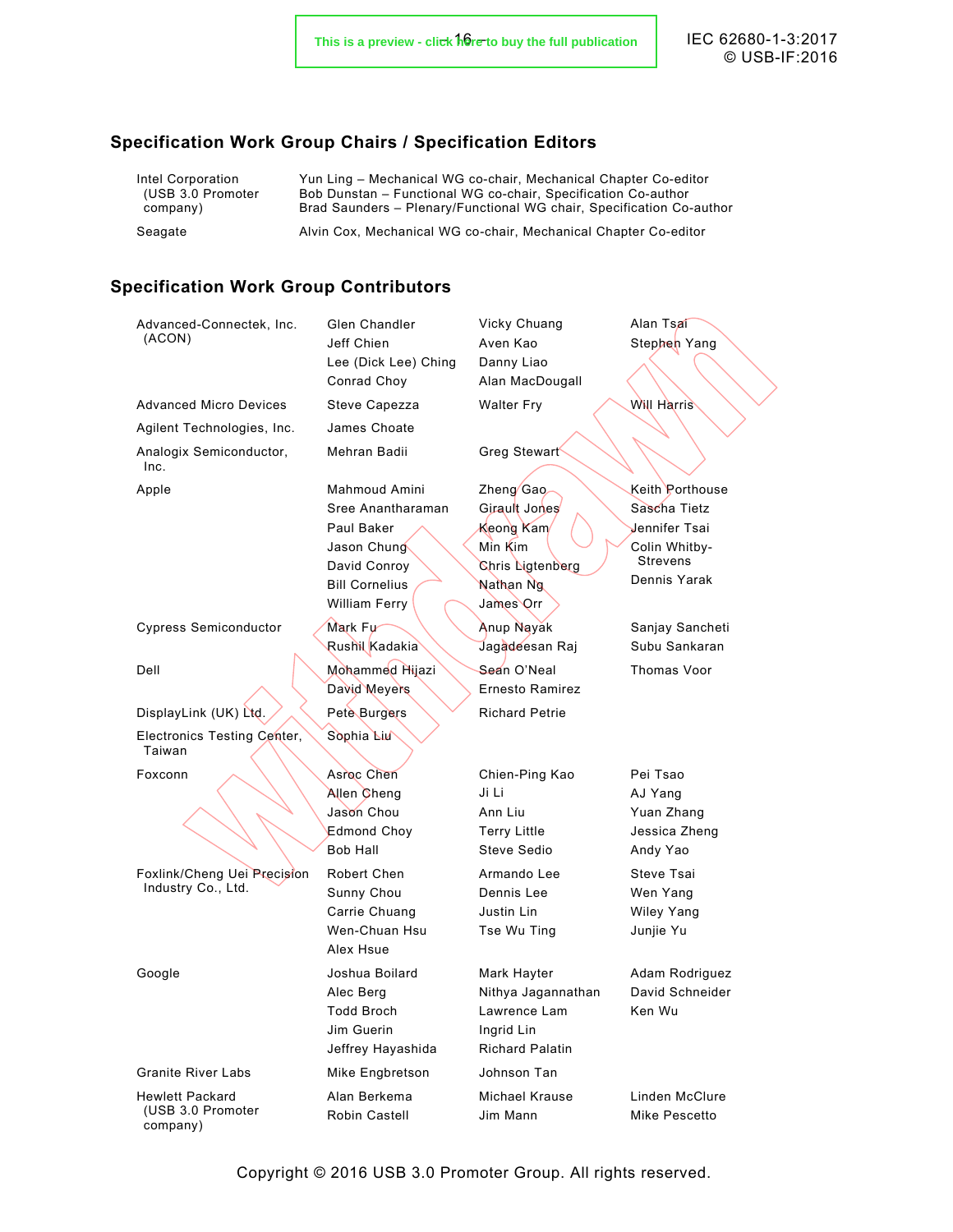## © USB-IF:2016

Hirose Electric Co., Ltd. Jeremy Buan

Intel Corporation (USB 3.0 Promoter company)

Japan Aviation Electronics Industry Ltd. (JAE)

LeCroy Corporation **Daniel H. Jacobs** Lenovo Rob Bowser

Luxshare-ICT \/ / Josue Castillo

MegaChips Corporation Alan Kobayashi Microchip (SMSC) \\\\ Josh Averyt

Microsoft Corporation (USB 3.0 Promoter company)

MQP Electronics Ltd. Sten Carlsen Pat Crowe

Renesas Electronics Corp. (USB 3.0 Promoter company)

Rohm Co., Ltd. Mark Aaldering

William MacKillop Dave Ackelson Mike Bell Kuan-Yu Chen Hengju Cheng Bob Dunstan Paul Durley Howard Heck Hao-Han Hsu Abdul (Rahman) Ismail

Kenji Hagiwara Masaki Kimura Toshio Masumoto Joe Motojima Ron Muir Tadashi Okubo Kazuhiro Saito JPC/Main Super Inc. Sam Tseng XXX Ray Yang Tomoki Harada Lotes Co., Ltd. **Aniel Delos Reyes** Ernest Han Mark Ho LSI Corporation A Dave Thompson Daniel Chen Lisen Chen Mark Bohm Randy Aull Fred Bhesania Anthony Chen Marty Evans Vivek Gupta Robbie Harris Nokia Corporation **Daniel Gratiot** Pekka Leinonen NXP Semiconductors Vijendra Kuroodi Guru Prasad Nobuo Furuya **Philip Leung** Kiichi Muto

> Kris Bahar Yusuke Kondo

Arun Kumar Chris Lin

Gourgen Oganessyan Sid Tono

James Jaussi Luke Johnson Jerzy Kolinski Rolf Kuhnis Christine Krause Henrik Leegaard Yun Ling Xiang Li Guobin Liu Steve McGowan

Kimiaki Saito Yuichi Saito Mark Saubert Toshio Shimoyama Tatsuya Shioda Atsuo Tago Masaaki Takaku

Regina Liu-Hwang Max **L**o Charles Kaun

CY Hsu Alan Kinningham John Lin

Robert Hollyer Kai Inha Jayson Kastens Andrea Keating Eric Lee

Samuli Makinen Pekka Talmola

Sankaran Menon Chee Lim Nge Sridharan Ranganathan Brad Saunders Amit Srivastava Ron Swartz Karthi Vadivelu Rafal Wielicki

Jussi Takaneva Tomohiko Tamada Kentaro Toda Kouhei Ueda Takakazu Usami Masahide Watanabe Youhei Yokoyama

Wei Liu Howard Locker

JinYi Tu Jason Yang

Stone Lin Pat Young

Donald Perkins Mohammed Rahman

Ivan McCracken Toby Nixon Gene Obie Srivatsan Ravindran David Voth

Timo Toivola Panu Ylihaavisto

Takashi Sato Hiroshi Yoshimura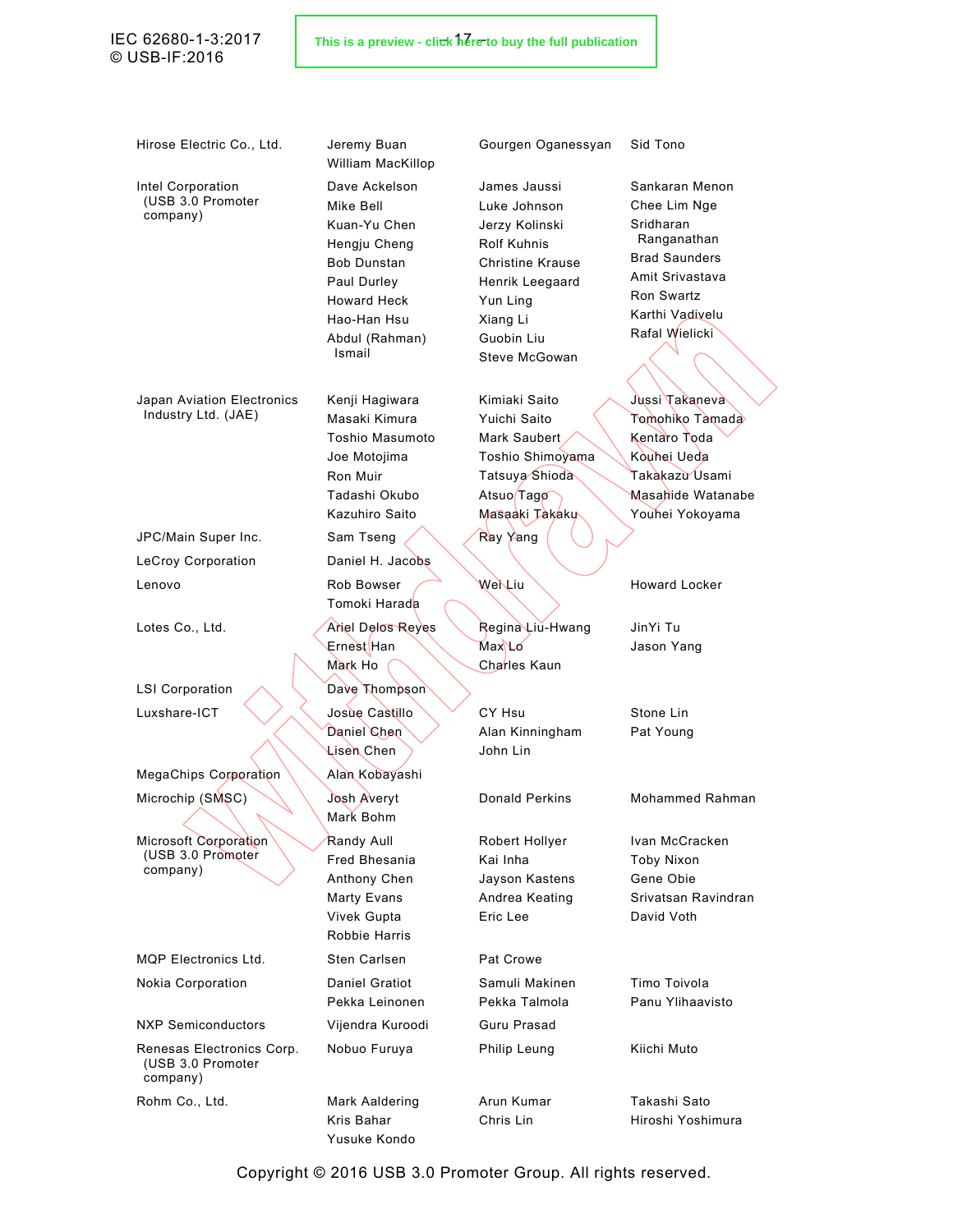#### This is a preview - cli<del>c</del>k here to buy the full publication **Fig. 1** FC 62680-1-3:2017

© USB-IF:2016

| Samsung Electronics Co.,<br>Ltd.                           | Soondo Kim<br>Woonki Kim                                                                          | Jagoun Koo<br>Cheolho Lee                                                                                                           | Jun Bum Lee                                                                                     |
|------------------------------------------------------------|---------------------------------------------------------------------------------------------------|-------------------------------------------------------------------------------------------------------------------------------------|-------------------------------------------------------------------------------------------------|
| Seagate                                                    | Alvin Cox<br><b>Tony Priborsky</b>                                                                | <b>Tom Skaar</b>                                                                                                                    | Dan Smith                                                                                       |
| <b>STMicroelectronics</b><br>(USB 3.0 Promoter<br>company) | <b>Nathalie Ballot</b><br>Nicolas Florenchie<br>Joel Huloux                                       | Christophe Lorin<br>Patrizia Milazzo                                                                                                | Federico Musarra<br>Pascal Legrand                                                              |
| Tektronics, Inc.                                           | Randy White                                                                                       |                                                                                                                                     |                                                                                                 |
| <b>Texas Instruments</b><br>(USB 3.0 Promoter<br>company)  | Jawaid Ahmad<br><b>Richard Hubbard</b><br>Scott Jackson<br>Yoon Lee<br>Grant Ley                  | Win Maung<br>Lauren Moore<br>Martin Patoka<br><b>Brian Quach</b><br>Wes Ray                                                         | Anwar Sadat<br>Sue Vining<br>Deric Waters                                                       |
| Tyco Electronics Corp.<br>(TE Connectivity Ltd.)           | Max Chao<br>Robert E. Cid<br>Kengo ljiro<br>Eiji Ikematsu<br>Joan Leu<br>Clark Li<br>Mike Lockyer | Jim McGrath<br>Takeshi Nakashima<br>Luis A. Navarro<br>Masako Saito<br>Yoshiaki Sakuma<br>Gavin Shih<br><del>H</del> iroshi Shir⁄ai | <b>Scott Shuey</b><br>Hidenori Taguchi<br><b>Bernard Vetten</b><br>Ryan Yu<br>Sjoerd Zwartkruis |
| VIA Technologies Inc.                                      | Terrance Shih                                                                                     | Jay Tseng                                                                                                                           | Fong-Jim Wang                                                                                   |

## <span id="page-17-0"></span>**Pre-Release Draft Industry Reviewing Companies That Provided Feedback**

| Aces                         | Joinsoon Electronics Mfg. Co. | Parade Techr       |
|------------------------------|-------------------------------|--------------------|
| Allion Labs, Inc.            | Nd.                           | Pericom            |
| BizLink International Corp.  | JSTMfg Co., Ltd.              | Qualcomm           |
| <b>Corning Optical</b>       | Korea Electric Terminal       | Semtech Corp       |
| Communications LLC           | Marvell Semiconductor         | Shenzhen De        |
| <b>Cypress Semiconductor</b> | Motorola Mobility LLC         | Co., Ltd.          |
| Etron Technology Inc.        | NEC                           | Silicon Image      |
| Fairchild Semiconductor      | Newnex Technology Corp.       | Simula Techn       |
| Fujitsu Ltd.                 | NXP Semiconductors            | <b>SMK Corpora</b> |
| Industrial Technology        | PalCONN/PalNova (Palpilot     | Sony Corpora       |
| Research Institute (ITRI)    | International Corp.)          | Sumitomo Ele       |
|                              |                               | Toshiba Corp       |

nology poration eren Electronic Silicon Image ology Corp. ation ation ectric Industries oration

## <span id="page-17-1"></span>**Revision History**

| <b>Revision</b> | Date            | <b>Description</b>                                                                                               |
|-----------------|-----------------|------------------------------------------------------------------------------------------------------------------|
| 1.0             | August 11, 2014 | Initial Release                                                                                                  |
| 1.1             | April 3, 2015   | Reprint release including incorporation of all approved ECNs as of<br>the revision date plus editorial clean-up. |
| 1.2             | March 25, 2016  | Reprint release including incorporation of all approved ECNs as of<br>the revision date plus editorial clean-up. |